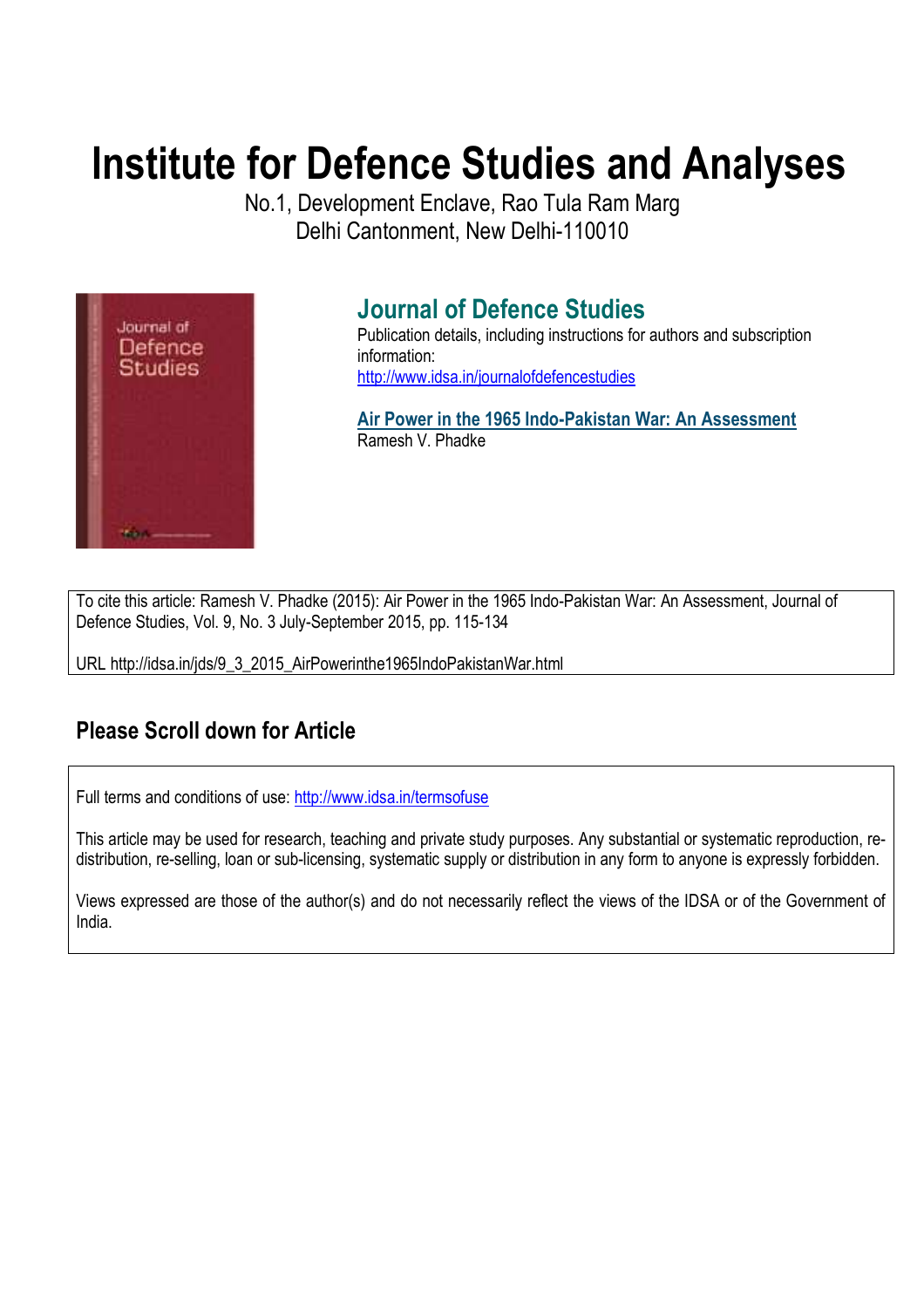### Air Power in the 1965 Indo-Pakistan War An Assessment

*Ramesh V. Phadke\**

*The 1965 Indo-Pak War came when India was in the midst of a major military expansion. India did not want to escalate matters when Pakistani forces invaded Kutch in April 1965 and accepted a ceasefire with British mediation. Although the government allowed the use of Indian Air Force (IAF) combat aircraft on 1 September 1965, action remained localised to the Chhamb area for five days. This was primarily because of India's desire to avoid all-out war. IAF was used for counter air, air defence, and in support of the ground forces. Poor communications with the Army, lack of joint planning, an almost total absence of early warning and ground controlled interception (GCI) radars meant that its overall performance was sub-optimal. Despite these self-imposed restraints, India succeeded in thwarting Pakistan's efforts to grab Jammu and Kashmir (J&K) by force, and to that extent the war did become a limited victory for India.*

In many respects, the 1965 war was different, if not completely unique. This was the first time that India fought a conventional war where its military and political leadership was wholly Indian. It was also the first time that the IAF was allowed to enter the fray and air power was used. According to one account:

1965 was the first time after independence in 1947 that the Cabinet, the Ministry of Defence, the Chiefs of Staff Committee and the Services Headquarters came face to face with the procedural realities of war and its international implications. Every single personage

<sup>\*</sup> The author is a retired Air Commodore.



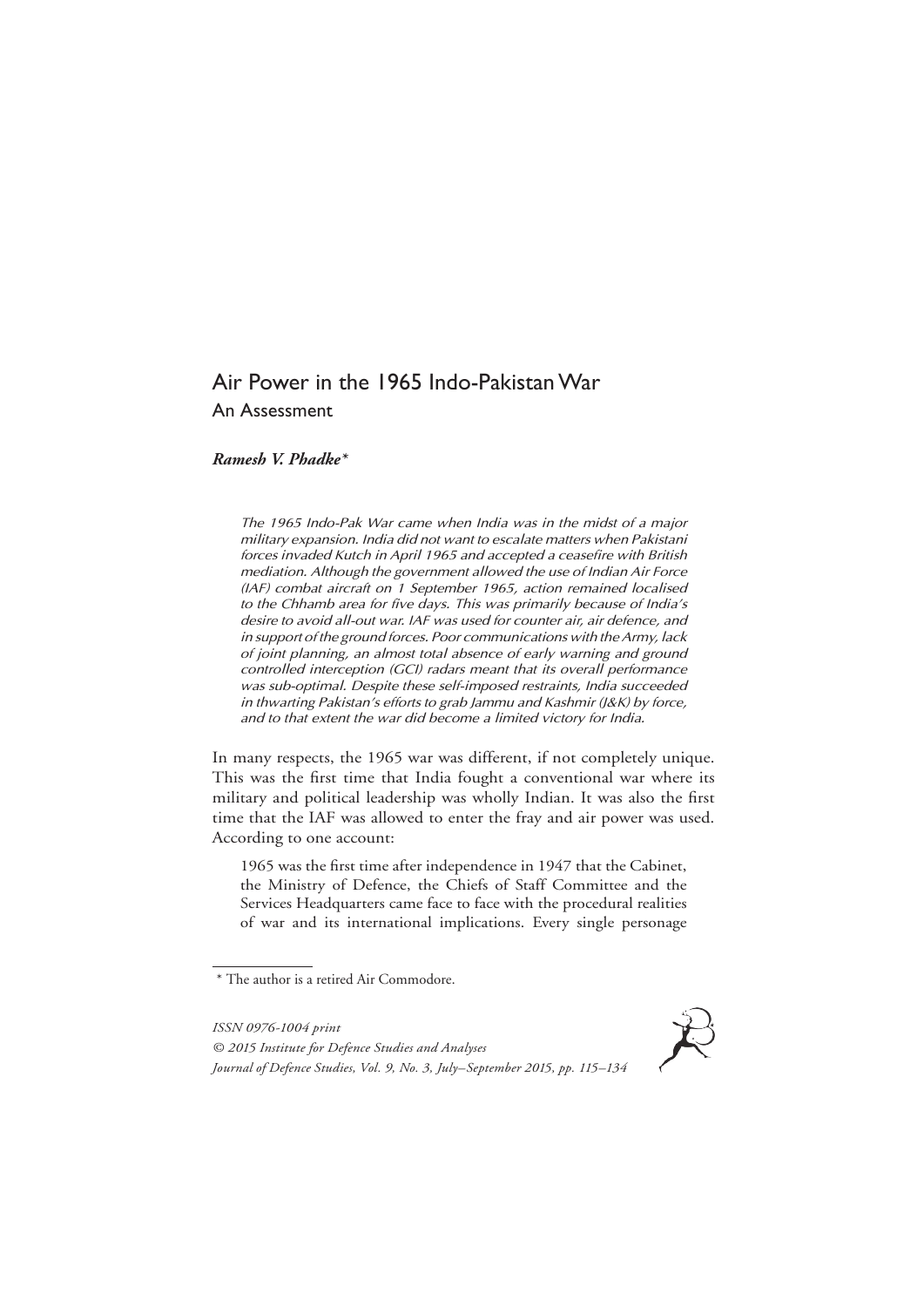and institution had to carefully feel the way forward. There were no precedents to go by.<sup>1</sup>

Although India had fought a long conflict with Pakistan over Jammu and Kashmir (J&K) in 1947–48, it was localised and did not quite register on the conscience of the Indian people. The first Kashmir war was also fought under the overall direction of senior British officers.

The 1965 war was also seen as a test of the Indian Army after its dismal performance against the Chinese three years earlier. There was a groundswell of patriotism throughout India and the average Indian wanted to teach Pakistan a hard lesson. India was in the midst of its ambitious military expansion. The 1 Corps that launched a major attack into Pakistan was formed only in April 1965. Many other units, including IAF fighter squadrons, were new raisings. No. 28 Squadron, the first IAF unit to be equipped with the recently acquired MiG-21 supersonic fighter, had only a handful of aircraft. Although not quite ready for war, India's military and political leadership was, however, not prepared to let Pakistan get away with wanton aggression.

Writing in the *Indian Express* in 2005, Shekhar Gupta says:

It is often believed that 1965 ended in a stalemate and did not achieve any objectives since none was set prior to war. Yet, victory or defeat in a war is usually determined by the objectives with which each side started out with, or what was on the mind of the side that initiated it. This was a war initiated by Pakistan. Ayub Khan had run a military government, his armies had been fattened by the Americans after he joined their 'anti-Communist' security alliances. Zulfiqar Ali Bhutto was his Kautilya, such as he was. Between the two of them they decided—and with some justification—that 1965 was the moment to strike. India was still punch-drunk after the defeat by the Chinese in the Himalayas. Its order of battle, equipment, deployment patterns, were all changing. Nehru's rapid decline and death just the previous year had left a huge political vacuum at the exact moment when the military forces were in a disarray, the brass was still recovering from the post-[19]62 purge, there were food shortages, Shastri was seen to be a weak leader and, diplomatically, India was placed in that perilously transitional stage when the Americans had refused to supply any fighting equipment, the British had limitations and the Soviet connection was just firming up. In fact, when that war broke out, the IAF's first MiG-21 squadron was just formed, with only nine aircraft operational as yet. 2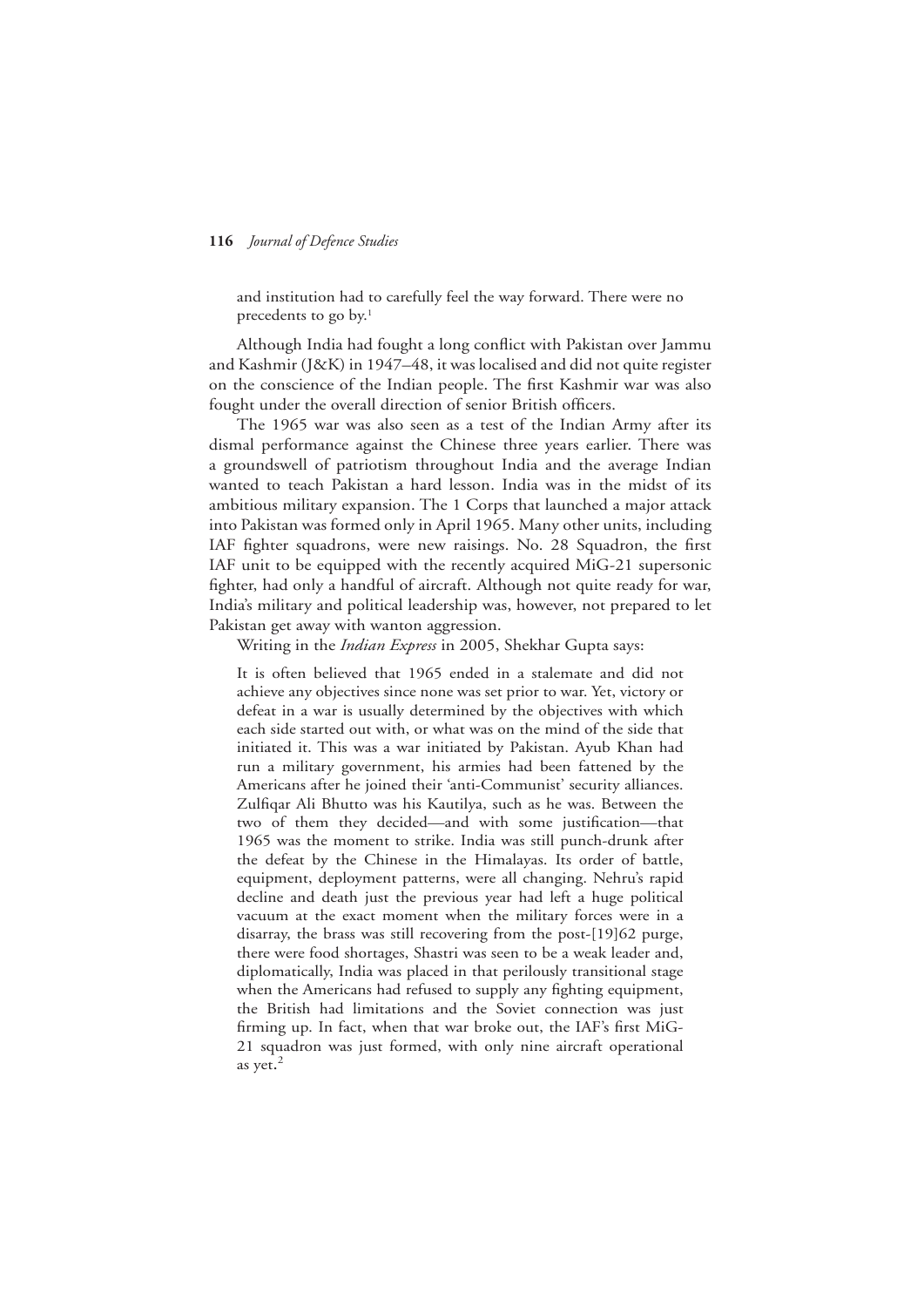The United States (US) Secretary of Defence, Robert McNamara, had told Y.B. Chavan, India's new Defence Minister, on a visit to the US in search of military equipment:

Mr. Minister, your air force is like a museum. I wonder whether you are aware of the variety of aircraft in your air force. You are still operating with Hunters, Spitfires, Vampires, Liberators, Harvards exotic names of World War II vintage. All these aircraft are only worthy of finding a place in the museum.<sup>3</sup>

McNamara was not entirely right; the Hunters were not old and the Spitfires had been phased out in the early 1950s.

India's defeat in the short border war in 1962 with China had emboldened Pakistan to embark on a military adventure to snatch Kashmir which India was seen as slowly assimilating into the Indian union. The March 1963 border agreement with China in which Pakistan had generously given away a sizeable chunk of Pakistan-occupied Kashmir (PoK) to China had also brought the two countries together into a virtual anti-India alliance.

Pakistan's membership of the Baghdad Pact had resulted in the US giving it massive quantities of sophisticated arms, especially over 350 M-48 Patton tanks and 125 F-86 Sabre fighters, some 25 of which were equipped with the famed Sidewinder air-to-air missiles; a dozen F-104 supersonic Starfighters; and above all, an effective radar-controlled air defence network, including training of its air force personnel. The Pakistan Air Force (PAF) was thus battle ready, experienced and motivated to pulverise its traditional enemy, India. Although the US had publicly announced that Pakistan was to use these arms only in defence in its larger Cold War context against communist expansion, Pakistan seemed confident that the Americans would turn a blind eye if these were actually used against India. Pakistan, it seems, was not ready to come to terms with Kashmir's accession to India.

The Soviets, while being friendly, had only recently accepted India's request for the licence production of the MiG-21. India's new Defence Minister, Y.B. Chavan, had drawn a blank when he visited the US and the United Kingdom (UK) in 1964 in search of modern arms.<sup>4</sup> India was still groping for answers to the problems of national security. It was neither fully equipped nor fully ready to fight a conventional war. Given countrywide food shortages, a violent anti-Hindi agitation in Tamil Nadu and a weak economy, its political leadership, it seems, wanted to avoid an all-out war at almost any cost.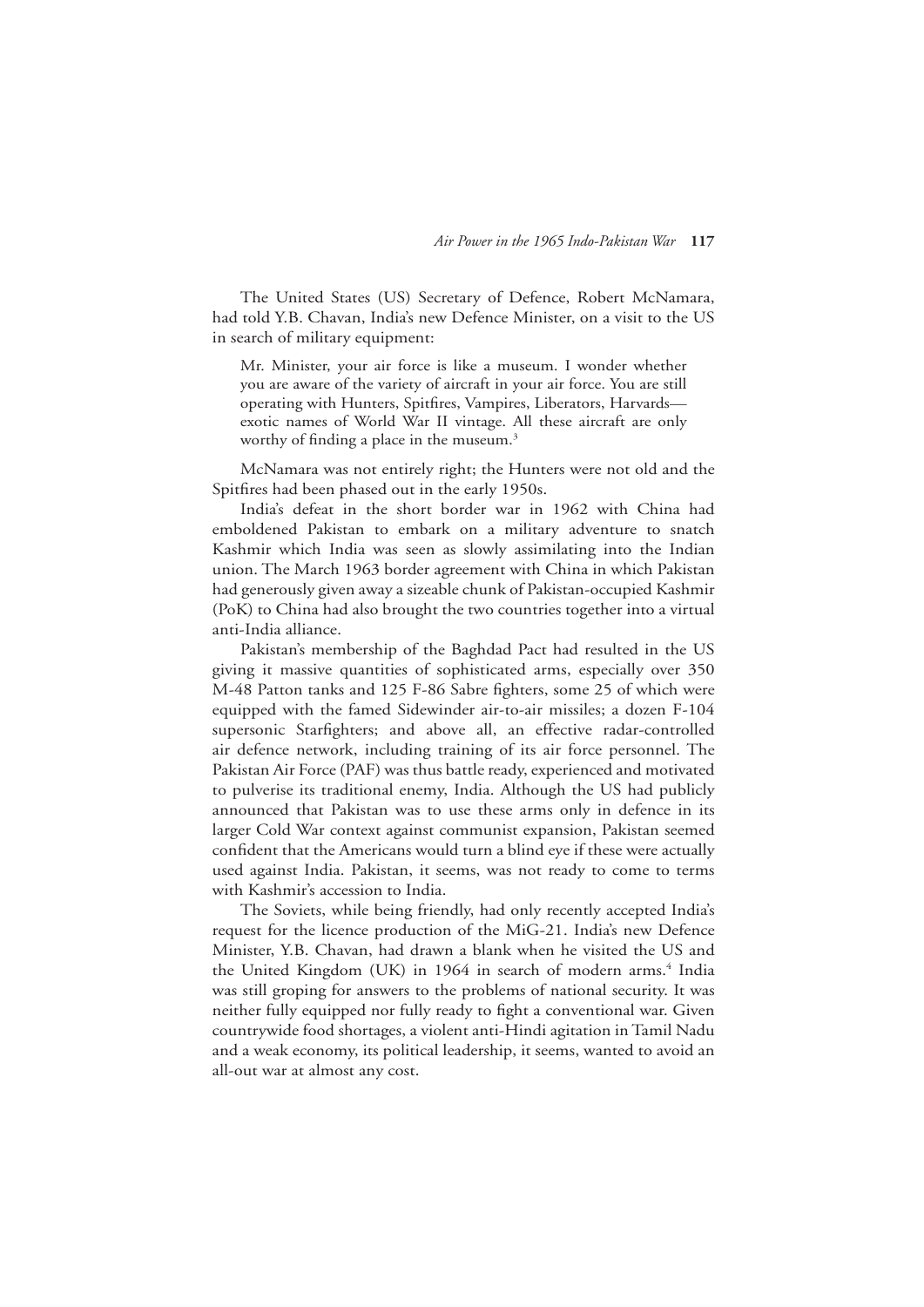Pakistan's intransigence and anti-India propaganda were only adding to the grim resolve of the average Indian. Pakistan's incursion into Kutch roused strong feelings amongst the people of India. They had vivid memories of the humiliation India had suffered at the hands of the Chinese in 1962. The opposition parties alleged that Prime Minister Lal Bahadur Shastri had not acted firmly enough. Several considerations appear to have weighed with the Prime Minister in handling the Kutch crisis.5

This was the psychological moment President Ayub chose to launch an ambitious military adventure against India in order to wrest Kashmir. Victim of his own propaganda machine he convinced himself that the Government of India was a push-over and the Indian Army a 'paper tiger'.6

The general mood was one of grim resolve and defiance. India, it seemed, was not going to take things lying down. The most notable feature of this war, however, was the utmost patience and reluctance to resort to use of force, now referred to as 'strategic restraint', that Indian political leadership displayed at every stage in the vain hope that Pakistan would see reason and avoid a clash of arms.

#### **Opposing Strategies**

Following the Pakistan Army's aggressive deployment in November 1964, the Indian Army had fought a fierce encounter in the Tithwal sector with Pakistani troops;<sup>7</sup> despite that, India did not want to escalate matters. Pakistan's had devised its plans in four phases. In the first phase, in a probing attack under the code name 'Operation Desert Fox', Pakistan decided to test India's resolve by launching a major ground strike in the remote Rann of Kutch in the extreme south-west of the International Boundary (IB), which was not clearly demarcated, and accused India of intrusions.

The second aim of this operation was to, if possible, divert India's attention and forces from Punjab to the Rann of Kutch. In the second phase, a large force of some 30,000 well-armed and trained tribals was to carry out multiple and simultaneous infiltrations into the Valley of Kashmir to carry out acts of sabotage, destroy roads and bridges, take control of the lone radio station, incite the locals to a full-fledged rebellion and declare a 'Government of Free Kashmir'.

In the third phase, Pakistan planned a brigade attack supported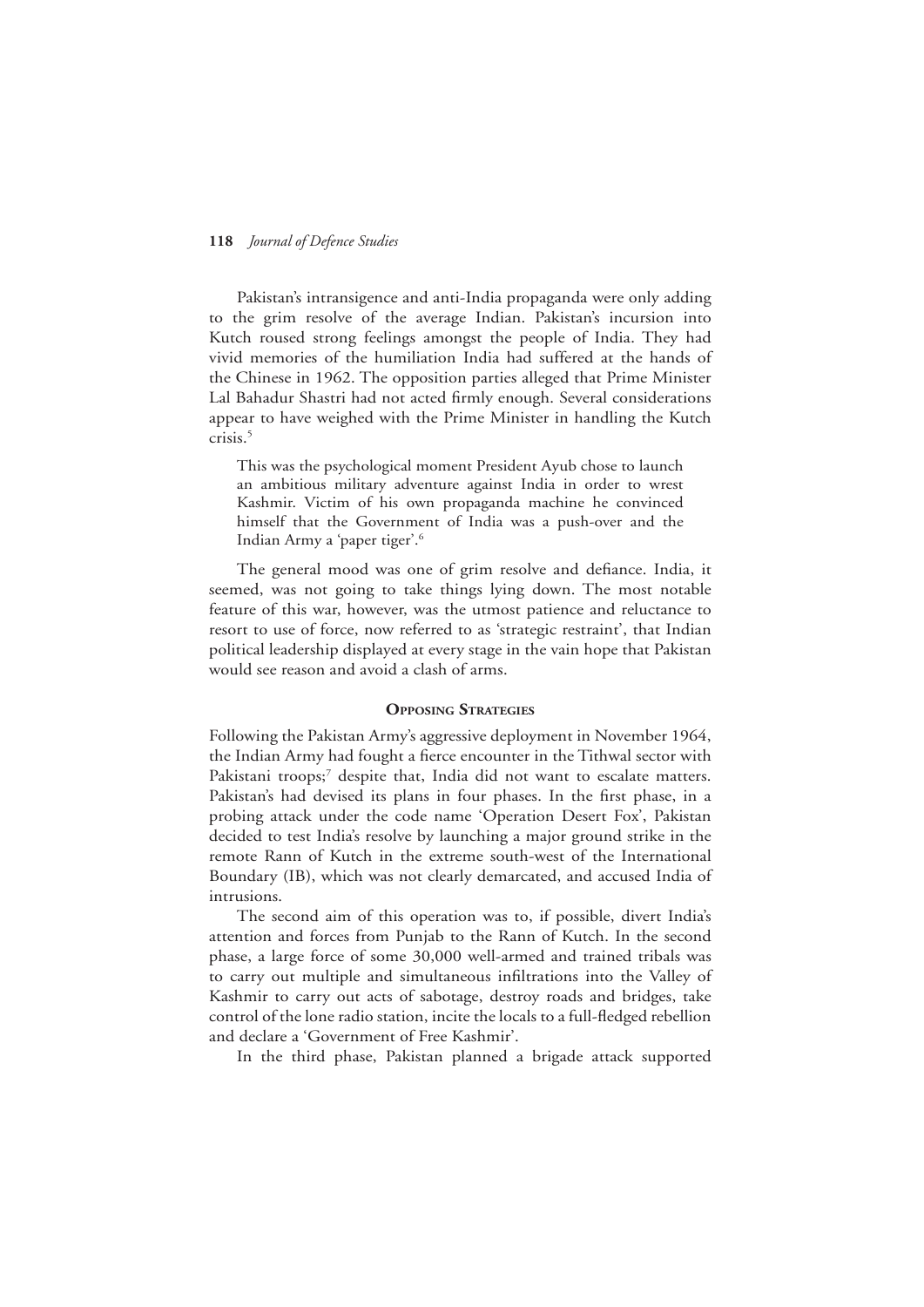by armour and artillery in the Chhamb area at the southern end of the Cease Fire Line (CFL), with a view to take control of the bridge at Akhnoor, to sever India's road link with its garrisons in Naushera, Poonch, Rajouri and Uri and if possible, threaten the main road from Jammu to Srinagar. In the fourth and final phase, an all-out attack was planned across the IB in Punjab to take Amritsar and threaten the Grand Trunk Road, if possible up to the Beas River. The whole exercise was to internationalise the Kashmir issue and force negotiations from a position of strength.

India, on the other hand, only wanted to defend its territory and restrict the scope of its response to keep the conflict localised and contained, without allowing it to develop into an 'all-out' war. L.K. Jha, the Principal Secretary to Prime Minister Shastri, states:

I was involved with some of the overall considerations which were guiding the war effort and meetings of the Emergency Committee of the Cabinet (ECC) as well as the Secretaries where some aspects were viewed largely from the political point of view but equally from an *operational* point of view…the attempt on our part was to keep the whole thing confined…to a local conflict…But at the same time, we had come to realise that fighting on terrain chosen by the enemy would always leave you at a disadvantage. This came out very, very vividly during the Rann of Kutch affair…

 At that very time, a political decision had been taken that we would not fight with our hands tied behind our backs and therefore a plan for opening a second front in the Punjab by marching into Lahore had been drawn up and perfected. But it was not launched because a cease fire came into existence…

 …I recall…a meeting between Prime Minister Shastri and President Ayub during the Commonwealth Conference session… Ayub said somewhat patronisingly, 'You know, your chaps tried to commit aggression on our territory, our chaps gave them a few knocks and they began to flee.' Then Shastriji said 'Mr President, you are a General. I have no military knowledge or experience. But do you think if I had to attack Pakistan, I would choose a terrain where we have no logistic support and you have all the advantages? Do you think I would make such a mistake or any of my Generals would allow me to make that mistake?' And one could see from the face of President Ayub that this thought startled him…I could see him visibly pause and not pursue the point any further (author's emphasis).<sup>8</sup>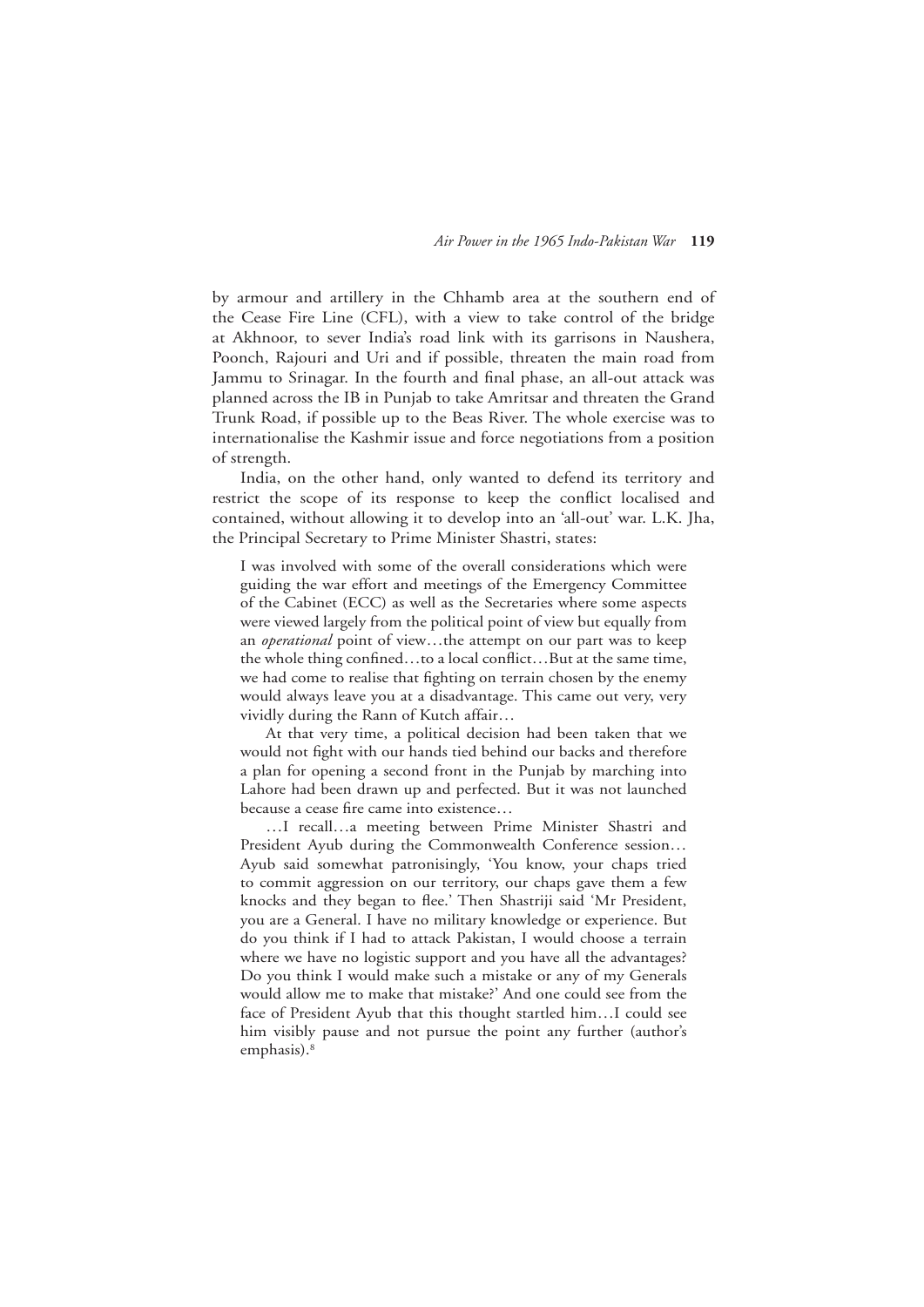It is clear from this quote that while India did not want to expand the conflict, its leadership also was resolved to give a befitting reply to Pakistan's aggression. In India, as in many parts of the world, employment of air power is often seen as being a sure sign of escalation. The Indian political leadership was not ready to use the IAF in the Rann of Kutch. The nearest IAF airfield at Jamnagar being over 150 km away, air force sent only one Vampire on a photo-recce mission and provided conclusive evidence of the presence of American Patton tanks in the Rann of Kutch. IAF also did not want to divert its assets away from the more vulnerable area of Punjab and J&K.

Half a century later, it is difficult to believe that it was indeed this conscious appreciation of the situation that finally decided the course of action to not retaliate in the Rann of Kutch. There is no evidence of any lack of information or intelligence. In fact, since Defence Minister Y.B. Chavan, General J.N. Chaudhuri, Air Marshal Arjan Singh, Defence Secretary P.V.R. Rao and other senior officials met almost everyday, it is clear that the Indian political leadership had conveyed, in no uncertain terms, its decision to not escalate matters.

In light of this, it becomes clear why the then Chief of Air Staff, Air Marshal Arjan Singh, agreed in March 1965, with his Pakistani counterpart, Air Marshal Asghar Khan, to not employ the IAF in the Rann of Kutch. His decision was first cleared by both the Defence Minister and the Prime Minister himself. This was obviously not known to many and hence, the IAF Chief was criticised by some of his own officers.<sup>9</sup> Although Pakistan had launched a surprise attack in the Rann of Kutch and put India on the back foot, India was clearly determined to not fight the war at the place and time of enemy's choosing.

The Indian Chief of Army Staff (COAS) also made plans to retaliate in Punjab if such a need arose and on 20 April 1965, Shastri declared in the Parliament, 'If Pakistan continues to disregard reason and persists in aggressive activities, our army will defend the country and decide its own strategy and employment of its manpower and equipment in the manner it deems best.'<sup>10</sup> Pakistan ignored this clear warning.<sup>11</sup>

#### **India's War Aims**

On September 3, 1965 the war objectives of India were distinctly stated:

On this day the defence minister, along with his army and air force chiefs, had a long meeting with the prime minister to define the country's war objectives as follows: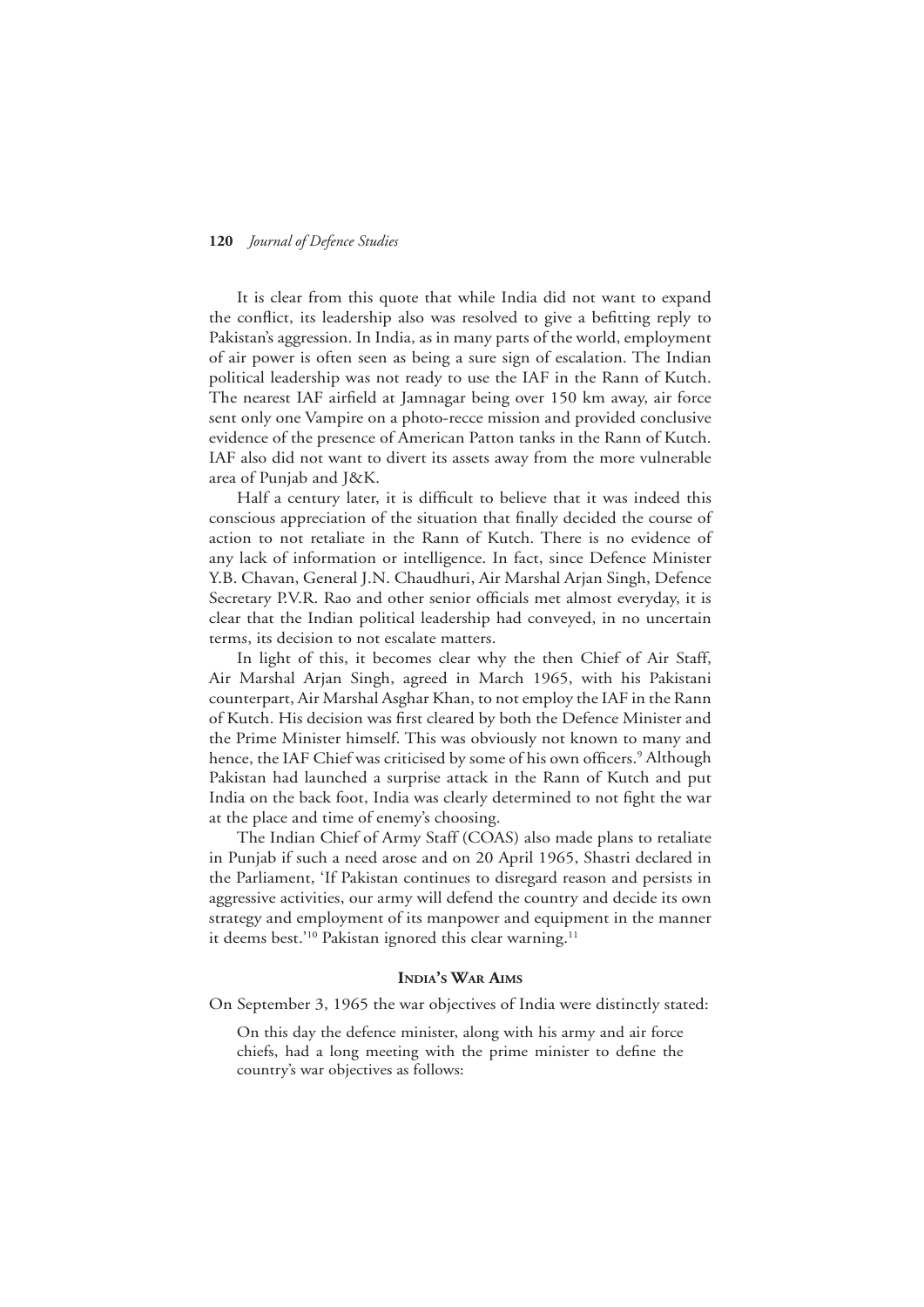To defend against Pakistan's attempts to grab Kashmir by force and to make it abundantly clear that Pakistan would never be allowed to wrest Kashmir from India.

To destroy the offensive power of Pakistan's armed forces.

 To occupy only the minimum Pakistan territory necessary to achieve these purposes which would be vacated after the satisfactory conclusion of the war.<sup>12</sup>

#### **Strengths and Order of Battle**

#### **Indian Air Force**

This was the first time that IAF, which was undergoing a slow and somewhat halting process of expansion, was used in war. It possessed some 26 fighter squadrons and four medium bomber squadrons. But many of these were both understrength and undermanned, and also obsolescent if not obsolete. In addition, a sizeable portion of its assets were deployed in the east against a possible threat from China, whose Foreign Minister, Chen Yi, had declared, while on a visit to Karachi, his country's full support to Pakistan against Indian aggression.<sup>13</sup> As a result, IAF could deploy only one MiG-21 (No. 28) squadron which had only a handful of aircraft on its strength; five Mystere Ground Attack (G/A) squadrons; three Hunter Fighter G/A squadrons; three Gnat Mk1 Air Defence (AD) squadrons; three Canberra medium bomber squadrons; and two reformed and merged Vampire squadrons, which were withdrawn when four Vampires were lost on the first day of operations. Of these, the Mysteres were designed for ground attack and hence were vulnerable to the PAF's F-86 Sabre and F-104 Starfighters.

The Hunters were relatively new and of roughly the same class as the Sabre, which was marginally better in close combat. The Gnat squadrons were also new raisings and lacked experienced pilots, and hence both pilots and aircraft were pooled and deployed at IAF forward bases (Pathankot and Halwara) in Punjab. The Gnat also suffered from frequent gun stoppages and other engine and hydraulic system problems. What IAF lacked most was reliable radar cover: the radar unit (230 Signal Unit [SU]) at Amritsar being the only radar unit in the Punjab with a very rudimentary early warning (EW) radar at Ferozpur. In addition, IAF signal and telecommunications between the air force stations, SUs, army units and forward air controllers, also called the Air Control Team (ACT), were extremely unreliable or virtually non-existent. This deficiency was to prove very costly to IAF and indeed, also to the Indian Army.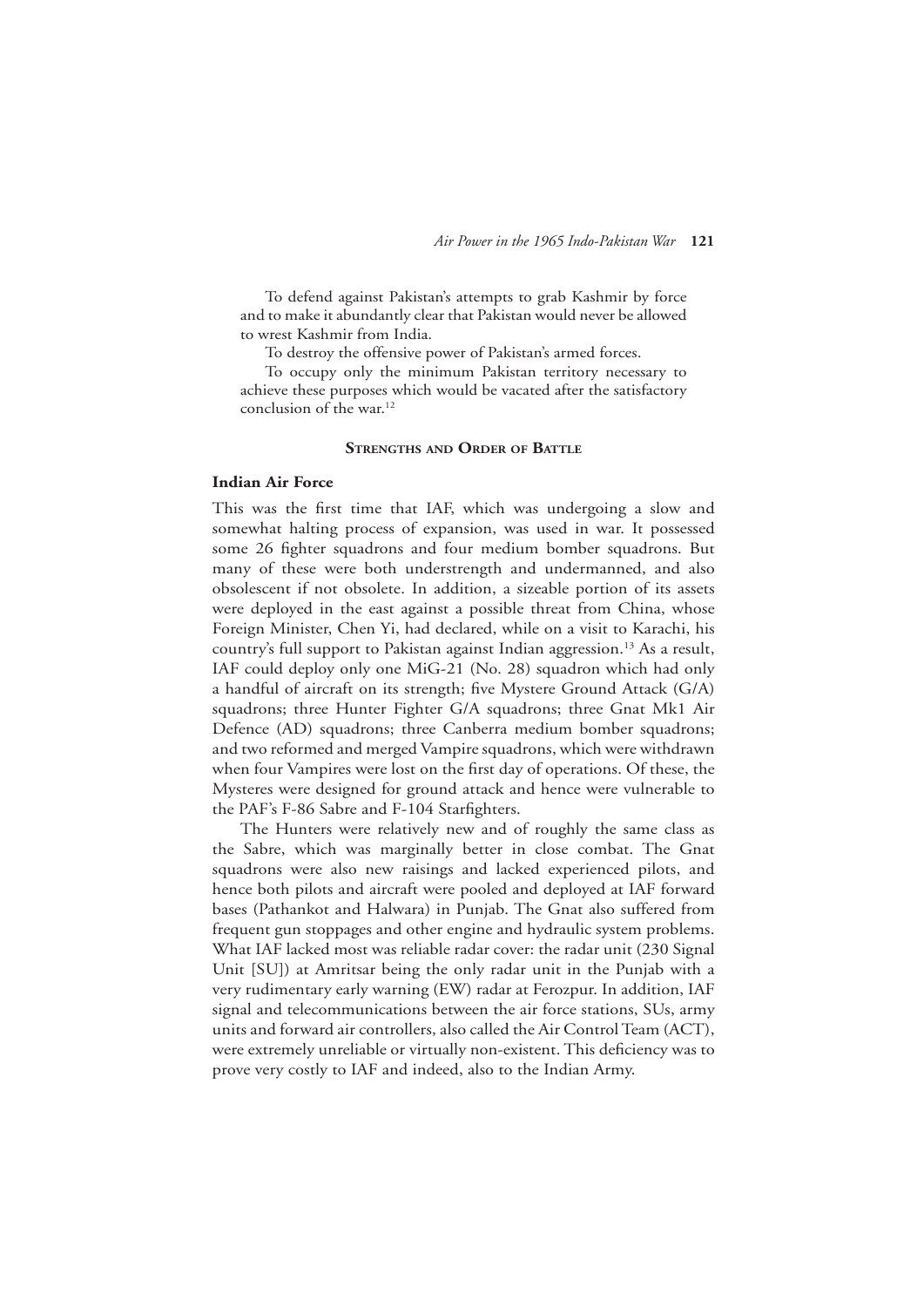#### **Pakistan Air Force**

The PAF had some 125 F-86 Sabre distributed in seven squadrons, a dozen or so F-104 Starfighter in a solitary squadron and some 27 B-57 medium bombers. The B-57 was the American version of the English Electric Canberra, but was somewhat more advanced in that it had more advanced avionics and the navigator, like the pilot, also was provided with an ejection seat, whereas in the IAF Canberra, the navigator had to crawl out of his seat wearing a parachute to carry out a manual bail out; a near impossibility in an emergency.

The PAF had deployed most of its aircraft at Sargodha complex, Peshawar, Mauripur (Karachi) and other in-depth airfields that were out of reach of IAF fighter G/A aircraft. The PAF had deployed one F-86 Sabre squadron at Dacca in East Pakistan, but IAF did not know its exact location. PAF pilots had been training under American guidance for over eight years and had honed their fighting skills. Aggression and audaciousness came easily to them as their political and military leaders were themselves bellicose and followed an offensive doctrine.

To take care of the Chinese threat, India also had to keep a substantial portion of its military, both army and air force units, in the east. The Pakistan Army, in fact, enjoyed a decisive qualitative edge, and even in numbers it was not far behind. Most of Indian Army units and formations were also new raisings and the process of expansion had, in fact, caused much imbalance in terms of experienced, trained personnel.

#### **Joint Planning**

This was conspicuous by its absence throughout. In his autobiography, Air Chief Marshal (ACM) P.C. Lal, who was then Vice Chief, blames General J.N. Chaudhuri for this lapse. Although Chavan held morning meetings daily with the three Chiefs, and Defence Secretary and other important officials, and the COAS often attended the ECC meetings, he seldom took along the Naval Chief or the Air Chief. The COAS also was a rank higher than the Air Chief. It is obvious that the plans for the attack in Punjab were not shared with the Air Chief. It is also quite possible that PM and the Defence Minister did not want these plans to be shared at a level lower than that of the Chiefs of the Army and the Air Force. Even though during the 22 day-long conflict the Chiefs were regularly meeting each other, and also the Defence Minister and the Defence Secretary, who in turn was briefing the Prime Minister every evening, and yet there was little prior consultation or planning.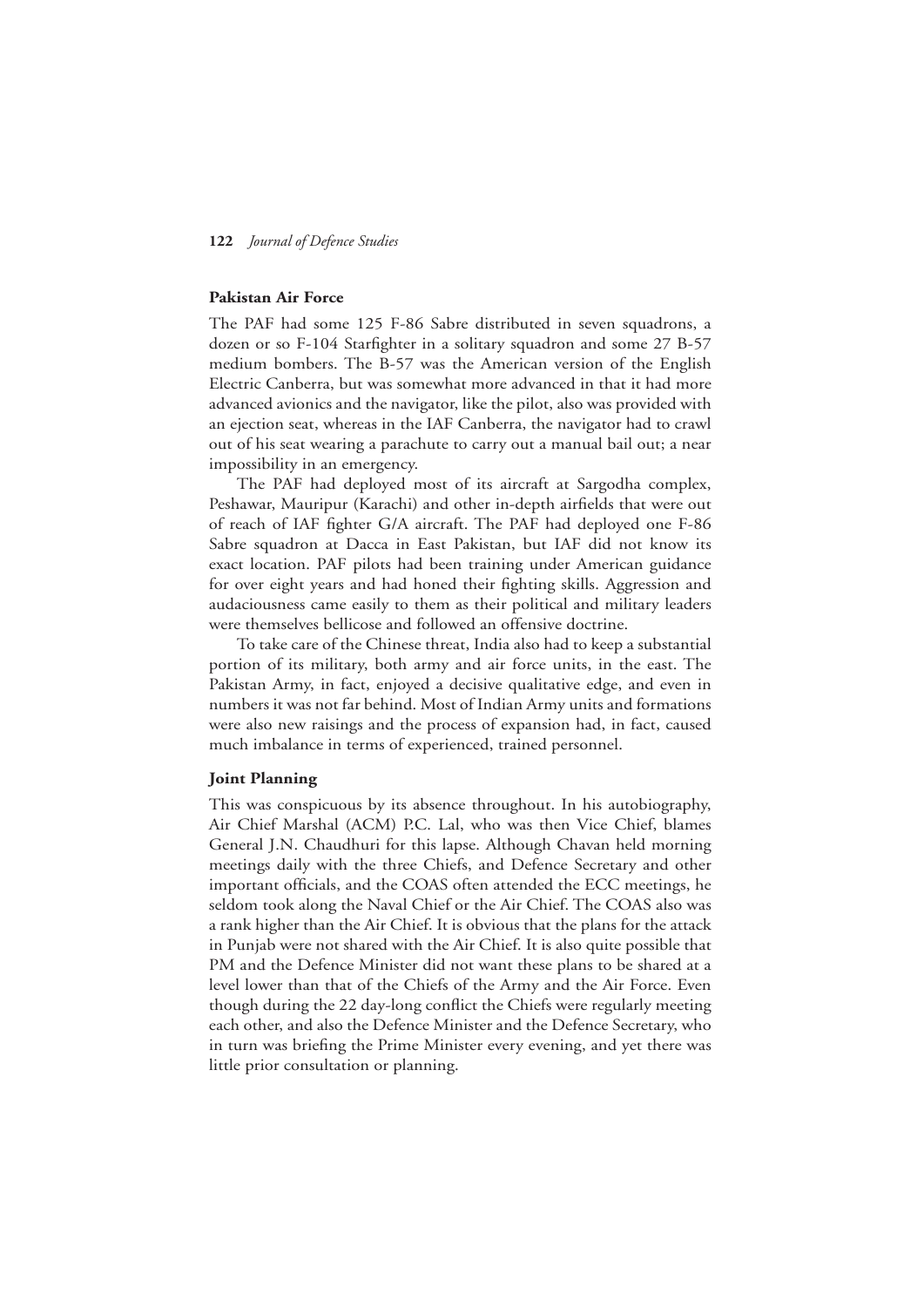Even when permission was given to launch the air force on 1 September, the permission was conditional and restricted to Chhamb area only. In other words, the political leadership was desperately trying to keep the conflict within the bounds of J&K; crossing of the IB was not permitted, nor was the IAF allowed to attack PAF airfields even when the army was on the verge of launching its offensive in Punjab on the night of 5 September.<sup>14</sup>

The Government of India was proceeding on the assumption of reciprocity so that if India did not target Pakistan airfields, the latter would also not do so. Clearly, this was a hangover of 1962 when B.C. Roy, the then Chief Minister of West Bengal, and John Galbraith, the US Ambassador, had advised Nehru against using the air force.<sup>15</sup> It appears from the diary entries of the Defence Minister that he was getting daily situation reports from the Air Chief; and the Air Chief, in turn, took the minister's permission for every important move, such as the attack on Peshawar and stopping of air strikes against East Pakistan airfields after the morning of 7 September even though the lone Pakistani Sabre squadron had attacked Kalaikunda, Barrackpore, Bagdogra, Agartala and dropped paratroopers between Gauhati and Shillong, apparently because India did not want to invite Chinese wrath.

As it came up again at the start of the Kargil conflict 34 years later in 1999, the IAF Chief was clearly not allowed to use combat air power in the conflict without the express permission of the government; something the army seems to forget every time.

#### **Air Power Tasks**

The primary task of the IAF is to defend the national air space and important vulnerable areas (VAs) and vulnerable points (VPs), including centres of economic and strategic importance. Although there were blackouts in Delhi, Punjab, Rajasthan and other northern Indian states, and the national capital was defended with Soviet surface-to-air missiles, SAM II, the air threat was mainly to IAF airfields. While this task was generally done by Hunter and Gnat aircraft, most of this effort was directed to protection of forward airfields against enemy attack and protection of the national capital.

Many of the IAF airfields were located very close to the Indo-Pakistan border, as is the case even today. Unreliable signal/telecommunications and scant radar cover together made it extremely difficult, if not impossible, to get any early warning of enemy air activity. This serious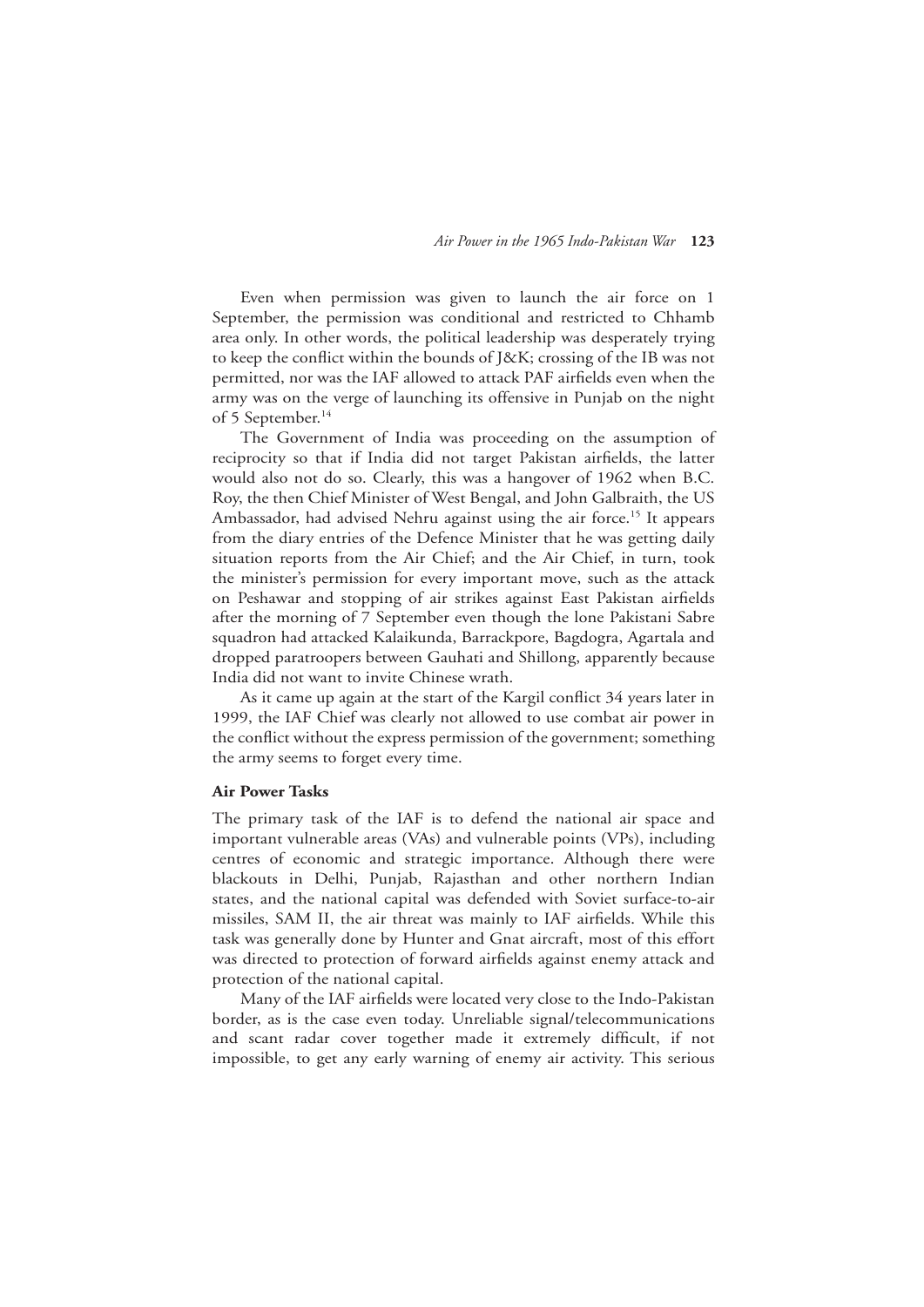deficiency entailed mounting of combat air patrol (CAP) sorties of two or more fighters, especially when large formations were launched and/ or recovered. As will be seen, PAF had a much better radar cover and an advanced air defence network. In the circumstances, in the entire Punjab sector, there was only one radar unit at Amritsar capable of groundcontrolled interception, while the one at Ferozpur was only an EW radar. Pakistan knew this and PAF launched numerous attacks on the radar unit at Amritsar but failed to cause any damage, with the SU maintaining an operational watch throughout the war.

#### **Counter-Air Operations**

Counter-air operations (CAO) are designed to gain and maintain air superiority and require sustained offensive strikes against the enemy airfields. IAF carried out a total of 33 sorties against Sargodha, a complex of four airfields, including its satellite airfields, on 7 September, but suspended these daylight attacks due to high attrition. The main reason was the very limited range of IAF fighters, especially the Mystere. Sargodha being at the very limits of the radius of action of the aircraft, the pilots did not have enough fuel reserve to engage the enemy aircraft in air combat.

Both the Mystere and Hunter, when fully loaded with rockets and bombs, were naturally sitting ducks for enemy fighters, especially the F-104 which enjoyed superior speeds and acceleration and a formidable rapid-firing cannon. The F-104 was also capable of night interception. As a result, only the Canberra medium bomber was used for night strikes on PAF airfields at Sargodha, ChakJhumra, Risalwala, Miyanwali, Peshawar and Chaklala, Pasrur and Rahwali, but escaped the F-104, except when one Canberra was shot down. Neither IAF nor the PAF deliberately attacked any cities or civilian areas except once when, for no apparent reason, the PAF B-57 with Sabre escort targeted a suburban area of Amritsar on 22 September that resulted in 55 civilian deaths, with an equal number injured, and the destruction of some 15 houses.

#### **Air Operations in Support of Ground Forces**

One of the enduring complaints of this period is to do with the IAF's contribution to the land war. That IAF did not provide close air support (CAS), also sometimes referred to as offensive air support (OAS), to the army is fiction or at least gross exaggeration The IAF, which had trained and practised army cooperation missions from its very birth in 1932, cannot be blamed for not providing CAS to the army simply because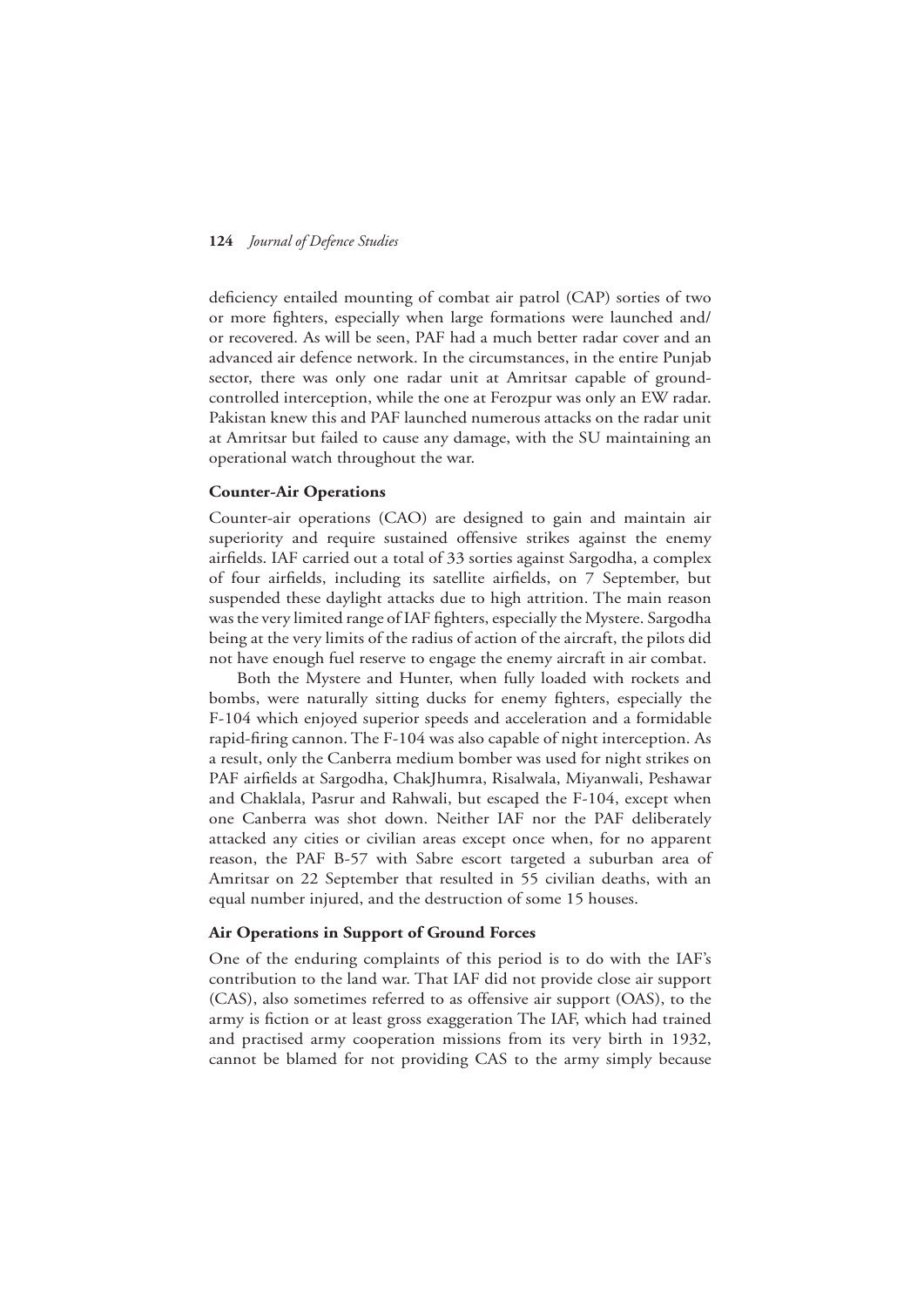almost all its efforts, barring the CAP sorties for airfield protection, was devoted to assist the army.

The IAF was perhaps not always visible and the CAS/OAS was no doubt less than optimal, but it alone cannot be held responsible for this deficiency. The IAF also carried out armed reconnaissance, interdiction and CAS sorties. Lieutenant General (Lt Gen) Harbaksh Singh, the then Army Commander in Punjab, devotes a chapter to CAS in his candid account of the war. He says:

The IAF provided two and later three helicopter squadrons (Mi-4 medium lift and Alouette) to the army for operations in J&K. These were fitted with guns and rockets and flew some 79 offensive missions to drive out the Pak infiltrators. Although these caused little material damage [*sic*] proved helpful in raising the morale of our troops and to provide a bird's eye view to commanders. In addition, these helicopters evacuated a number of critically wounded soldiers and transported 92,000 kg of essential supplies and ammunitions to forward columns.

He adds, 'Conventional CAS started on 1 September but no accurate record could be maintained of the air effort demanded and provided due to fast-moving engagements and quickly changing situations from the 1 to 6 September 1965.' From the 7 to 23 September 1965, according to the records maintained by Western Air Command IAF, a total of 795 'pre-planned' and 212 'immediate' sorties were flown; of the 795 preplanned sorties, 482 were ordered by the Joint Army Air Control Centre (JAAOC), which in other words means by the air and the army staff at the Army Command Headquarter (HQ), then located at Simla (now Shimla). The claims of the IAF and the Indian Army are given in Table 1.

Lt Gen Harbaksh Singh says that both the army and air force claims are exaggerated because the damage caused by PAF to the Indian Army was relatively light when, in fact, PAF had ostensibly flown more CAS/

| Type                  | Army           | Air Force |
|-----------------------|----------------|-----------|
| Tanks Destroyed       | 70             | 123       |
| Tanks Damaged         | 07             | 20        |
| <b>Guns Destroyed</b> | 19             | 56        |
| Guns Damaged          | 0 <sub>4</sub> | 03        |
| Vehicles Destroyed    | 145            | 281       |
| Vehicles Damaged      | 19             | 27        |

**Table 1:** Claims of the IAF and the Indian Army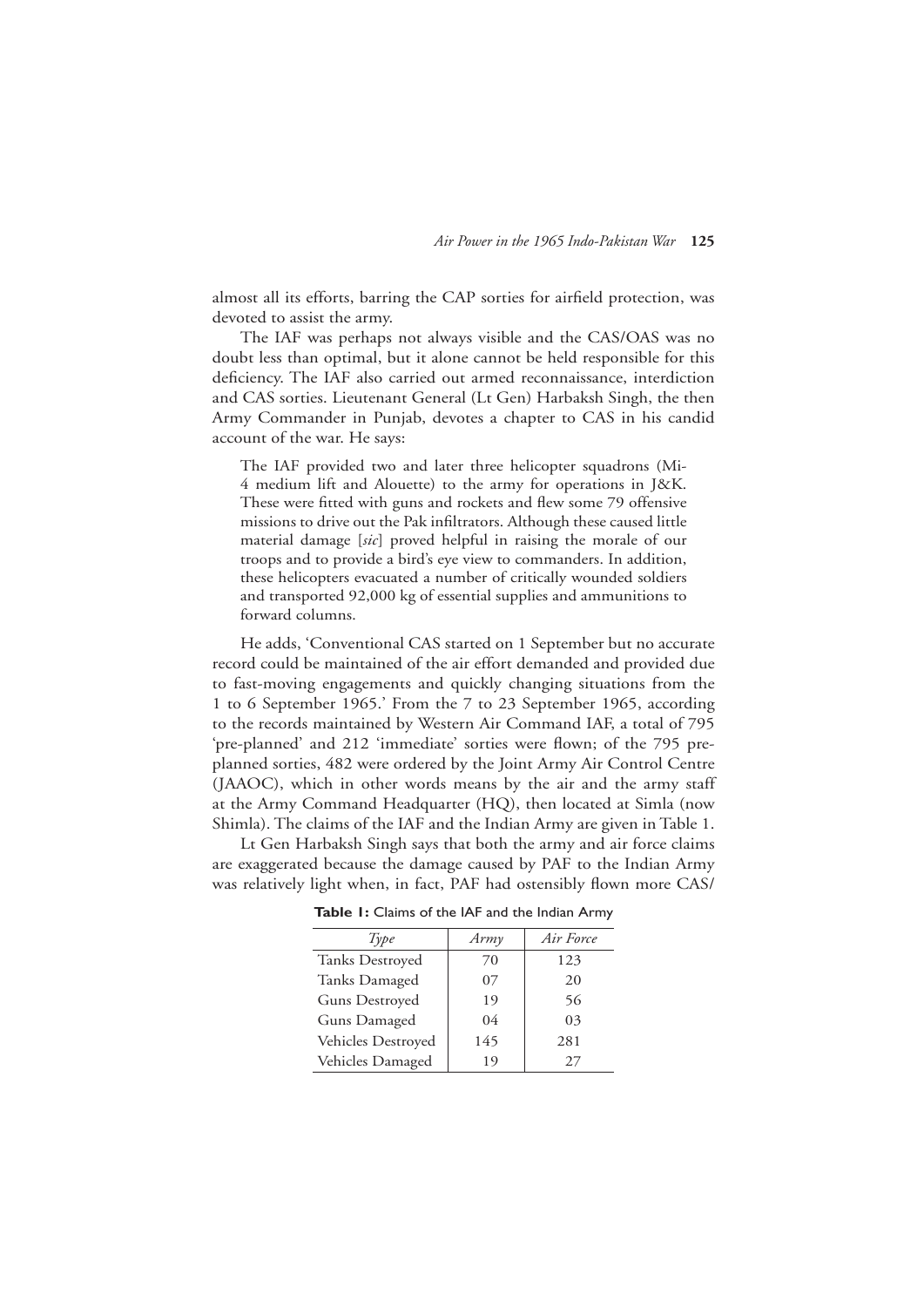OAS sorties. This logic, however, is not convincing. According to Shekhar Gupta, the famed Patton tank caught fire easily because it used petrol. This led to dieselisation of all tanks worldwide. This is also the reason why the Pakistani tank crews abandoned them at the first hint of trouble.<sup>16</sup> Singh attributes the deficiencies in CAS/OAS to there being no pre-planned communications between the rear bases and army formations. The other associated problems were:

- 1. Problems with allocation of air effort to various army formations.
- 2. Demands were delayed or remained unexecuted due to the unplanned move of fighters every evening to rear bases to protect them against PAF nightly strikes.
- 3. Poor landline signal/telecommunications.
- 4. Quality and experience of ground liaison officers (GLOs) at IAF bases was found to be inadequate.

#### **Mechanics of CAS/OAS**

To reiterate, CAS/OAS missions are of two types: immediate and preplanned. As the name suggests, immediate sorties are provided when a unit/formation of the army is faced with a sudden emergency, such as an enemy offensive from an unexpected direction in large strength. Pre-planned sorties are allocated on the previous evening after due prioritisation to various units, usually when an advance or attack is planned. Such sorties are first vetted by the army corps HQ and only then passed on to IAF bases for execution the next day.

As is evident, this requires intimate planning and regular, if not continuous, telecommunication between the army units/division/corps HQ and the air force stations. Without such close and joint planning, it is well-nigh impossible to provide any pre-planned support. Another complaint of the army was that the sorties allocated to CAS were usually fewer than demanded and that IAF did not dedicate a squadron for CAS alone. This is difficult since in such cases, the so-called dedicated unit would remain tied down on the ground and would be underutilised, especially when communications were unreliable or even non-existent.

It is also not possible to maintain a round-the-clock CAP over forward battle areas simply because it would require huge air resources. In this war, the Indian Army fought in three areas: Kasur–Khem Karan, Wagha–Bedia–Attari, and Sialkot–Chawinda–Phillora-Shakargarh. Take, for example, a battle in Khem Karan, which is approximately 100–120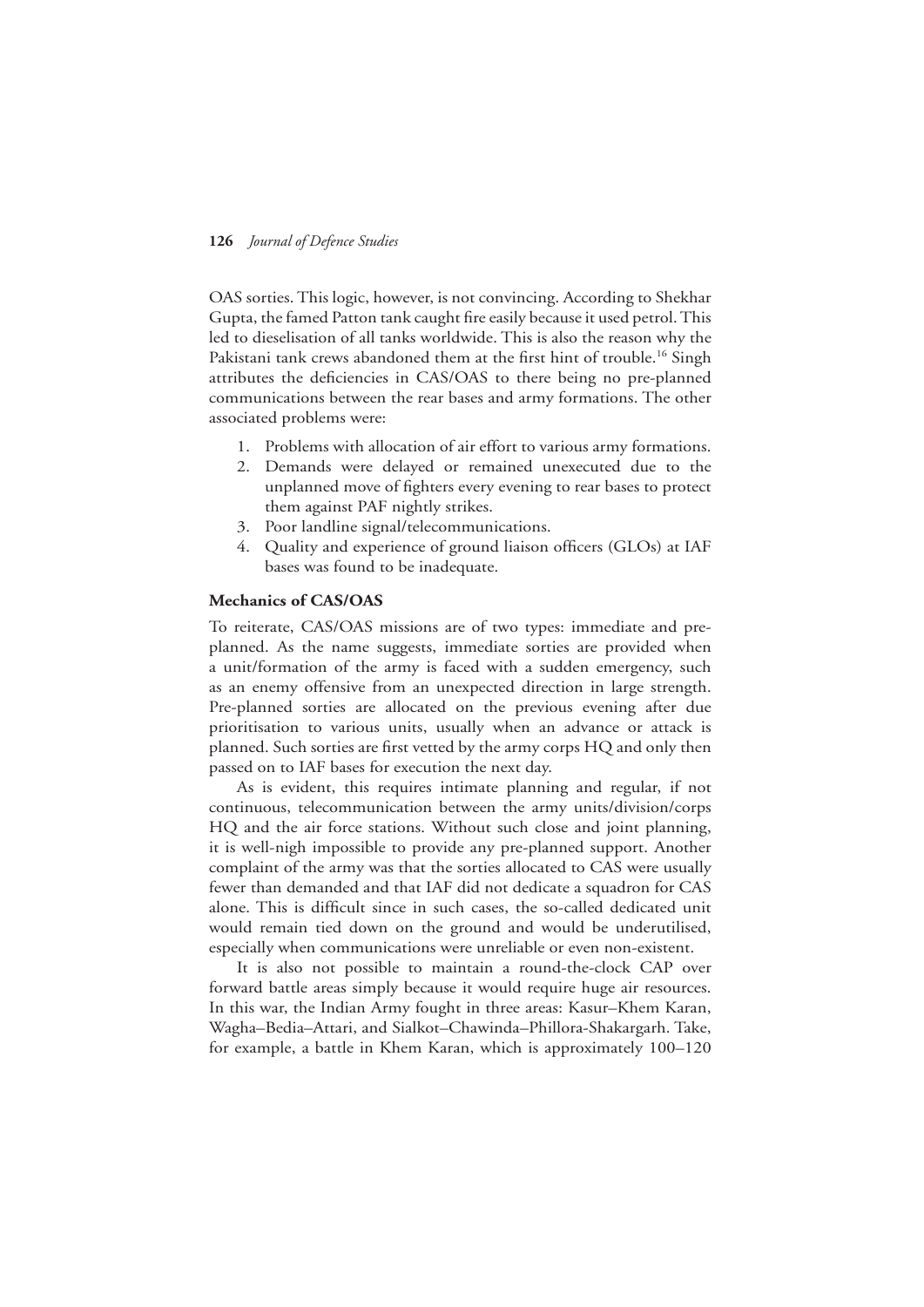km from both Halwara and Adampur where Hunter and Mystere fighters were based. When called for a CAP mission, it would take about 20 minutes in transit and just about 25–30 minutes over the target area since the average sortie time of most IAF fighters was about 45 minutes, and even less for Gnats.

It is easy to calculate the effort required to mount a continuous CAP. On the other hand, if planned in advance, such CAPs or CAS missions can easily be executed. Fifty years after the event, it is extremely difficult for people, especially of the younger generation, to imagine how poor and unreliable the communications between the IAF airfields and Tactical Air Centres (TAC) co-located with army corps HQ were. Even fixed telephone exchanges at the airfields were manually operated and a subscriber had to go through the operator for even local calls. Signal messages were first coded in the daily cipher and sent by wireless telegraphy (WT) or over congested lines. Signals piled up at the receiving end for want of adequate cipher-trained staff.

In his conclusion, Singh says:

Bearing in mind the size of the air force, the wide theatre of operations, the location of the airfields and the suddenness at [*sic*] which events took place it would appear that OAS was not lacking in terms of sorties flown but not necessarily in terms of results achieved. Although the helicopters made only a minor contribution towards the liquidation of infiltrators the potentialities of this force, if employed on a larger scale, in a campaign of this nature were amply demonstrated.17

The following inferences can be drawn from this account by the highest Army Commander in the field.

- 1. The Army Commander has chosen to omit any reference to joint planning and prior consultations with the air force because he, like his COAS, did not think such prior planning was essential.
- 2. From 1 to 6 September, events were moving fast and in quickly changing situations planning was difficult for both the army and more so for the air force. The IAF was ready but could not launch strikes until it received clearance from the Defence Minister on the afternoon of 1 September 1965. Surprisingly, the Pakistani attack in Chhamb came as a major surprise to the army, even though it had been fighting infiltrators since early August and had, in fact, crossed the CFL to take control of vantage points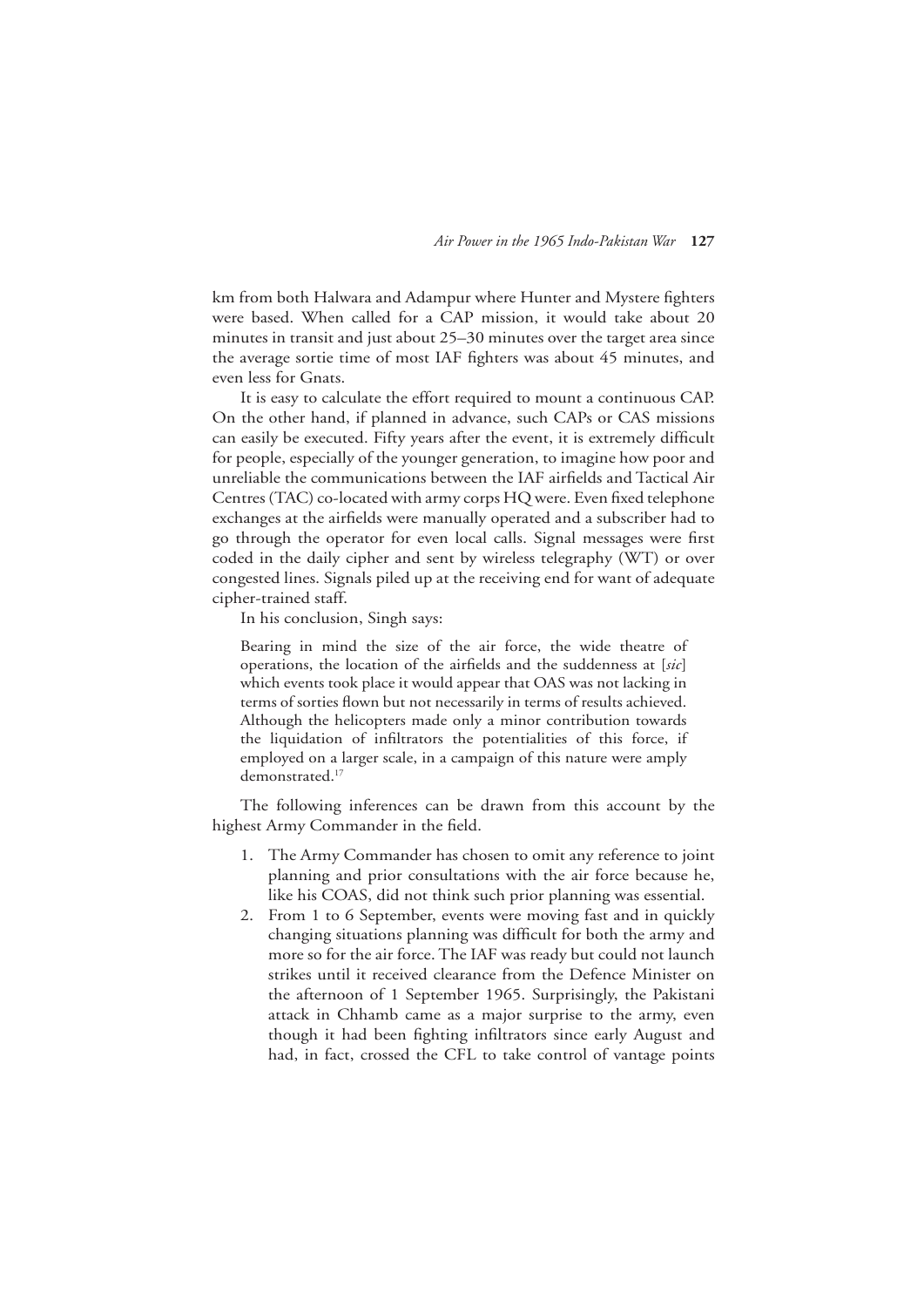to seal ingress routes in Kargil, Kishanganga Bulge and Haji Pir Pass; the last one as late as on 27/28 August 1965. It is reasonable to assume that when the enemy violates ceasefire on a regular basis, the local troops and their commanders are lulled into believing that it is 'business as usual', when, in fact, it is a major and deliberate offensive by the enemy; as happened in Chhamb.

- 3. Without joint planning and regular updates, sorties cannot be planned. Rapidly changing positions of own troops make it extremely hazardous to carry out air strikes if clearly discernible 'bomb lines' are not available.
- 4. Brigades, and higher formations, cannot obviously demand pre-planned sorties in situations when uncertainty rules, as in Chhamb, Khem Karan and later, Chawinda and Phillora areas.
- 5. The fact that more than half the pre-planned sorties were ordered by JAAOC at Simla and not the TACs co-located with the two corps HQs clearly shows that these formations failed to raise demands in time. The complaints of the IAF Air Chief Arjan Singh and Vice Air Chief P.C. Lal that the main reason was the army's reluctance to share its plans with the IAF in advance appear to be valid.18 Whichever example is given, after 50 years such explanation is bound to sound like a lame excuse and it is true that IAF could have done better but in the circumstances then prevailing and the available facilities, it is doubtful if the results would have been dramatically different.
- 6. According to the 'official history' of the 1965 war that is available at *Bharat Rakshak.com*, the IAF flew a total 3,937 sorties during the war. Of these, 1,352 were devoted to CAP over four forward IAF airfields (Ambala, Adampur, Halwara and Pathankot); 1,017 fighter sorties, 1,372 CAS and others (recce and interdiction) and lastly, 33 CAO and 163 bombing sorties were flown. It is a well-known fact that probably due to the high attrition suffered by both IAF and PAF, daylight counter-air operations were suspended after 7 September. Thereafter, IAF used the Canberra medium bomber in night attacks and PAF likewise used the B-57. PAF lost four bombers but caused considerable damage to IAF airfields even when bombing was erratic. Night attacks proved to be of immense nuisance value as these disrupted servicing and maintenance activities and deprived the operators of sleep.
- 7. Assuming that these figures are reasonably accurate, it is evident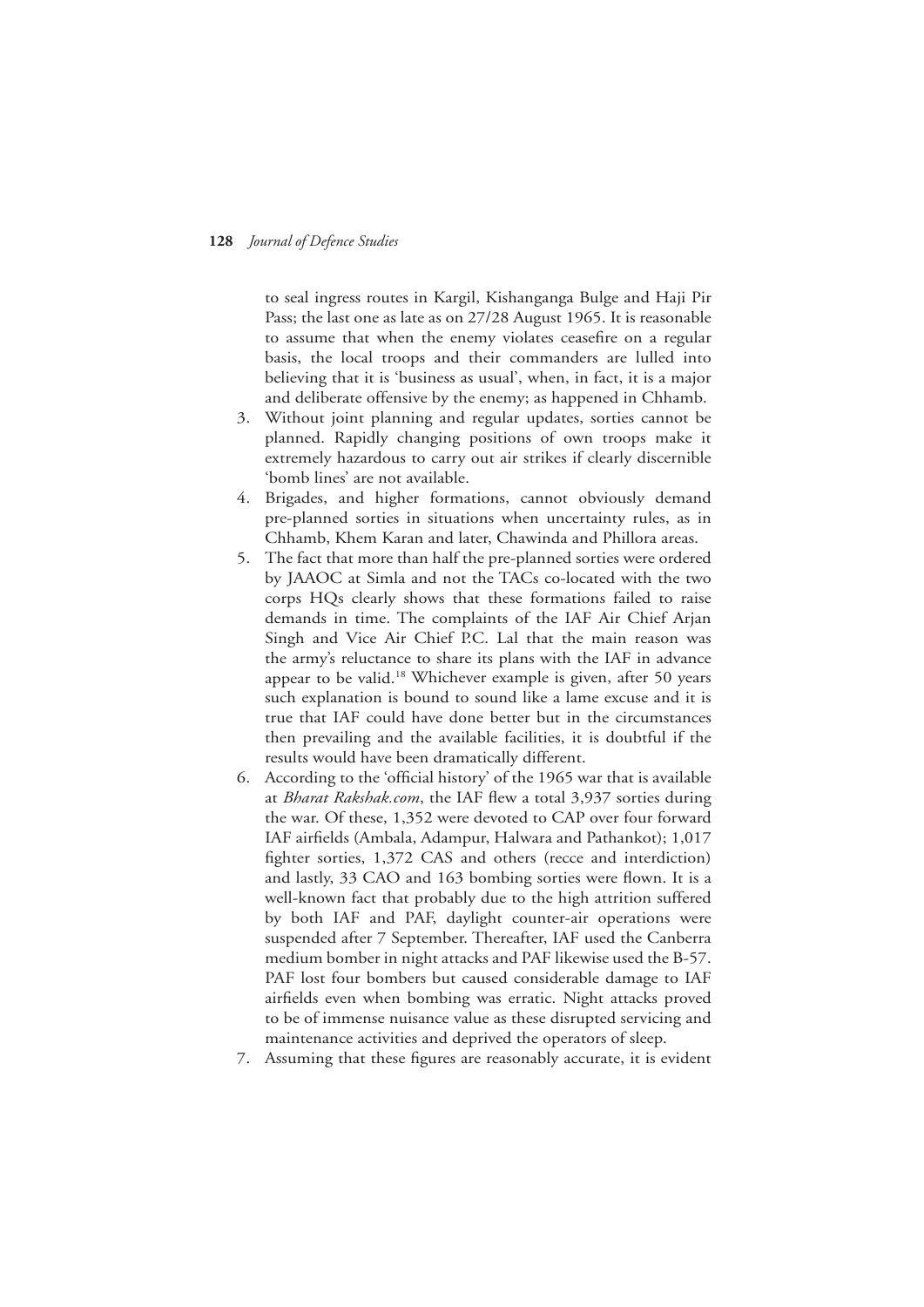that IAF devoted over 90 per cent of its air effort to operations designed to aid ground operations. Even when army demands did not materialise, it mounted armed reconnaissance, search and destroy and high and medium-level sweep missions to strike at targets of opportunity, and this took a big toll of enemy tanks, guns and vehicles, and also interdicted railway trains carrying tanks ammunition and other stores in close vicinity of ground action, throughout the period of operations.

- 8. IAF had hoped to draw the enemy by flying offensive sweep missions in enemy area even without radar cover. Some of the airto-air kills were scored in these missions but in hindsight, armed recce over the battlefield would have proved more fruitful.
- 9. In the absence of adequate radar cover, IAF had no option but to fly CAP sorties over own airfields located close to the border.

#### **Night Bombing**

As seen earlier, the Canberra medium bomber aircrew proved their mettle by carrying out night bombing strikes against PAF airfields located deep inside Pakistan. They flew these missions with dogged determination knowing full well that they were totally defenceless against the prowling F-104 Starfighter. Their perseverance, meticulous planning and a bigger than normal share of luck kept Canberra attrition to very low levels.

#### **Air Power Effectiveness**

On 1 September 1965, IAF, in response to an SOS from the Indian Army, hastily launched 12 Vampires and 14 Mysteres to blunt the Pakistan Army's offensive in Chhamb and succeeded in greatly reducing its momentum. Although IAF's use of Vampires has invited much criticism, eight of the 12 Vampires had, in fact, successfully completed their tasks. The 14 Mysteres had also returned unscathed.

From 3 September onwards, the new tactics devised by IAF bore fruit and the first two PAF Sabres were shot down. But for Squadron Leader B.S. Sikand mistakenly landing at Pasrur and IAF unnecessarily losing a fully serviceable Gnat to the enemy, the victories over Chhamb would have been without any loss. In an attempt to restrict the scope of the conflict, the Indian government did not allow IAF fighters to cross the IB, but could not in fact contain it. It is a moot point whether IAF could have actually stopped the Pakistani offensive if it had carried out relentless air strikes in Chhamb from the 2 to 5 September.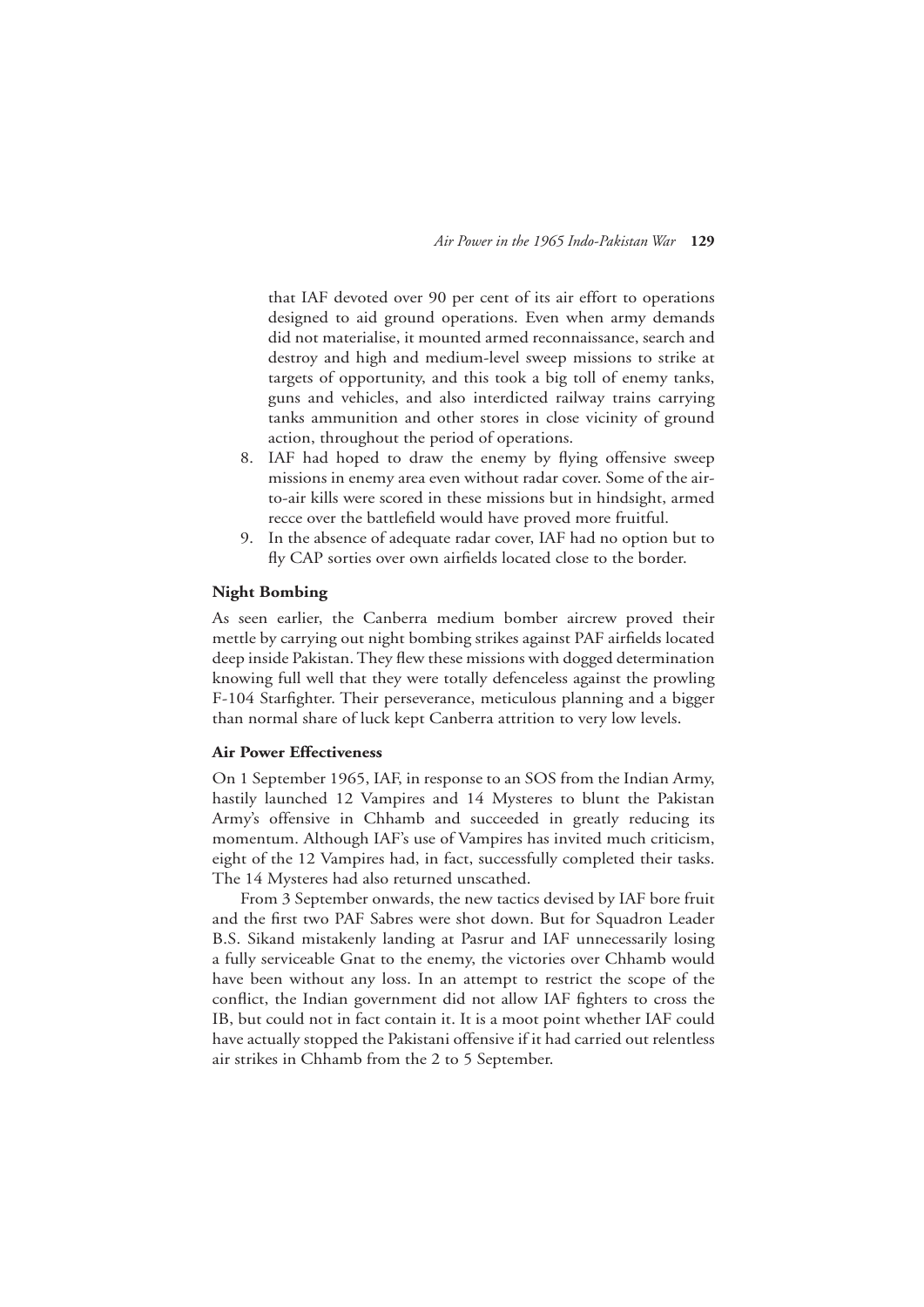With the benefit of hindsight, not undertaking a pre-emptive strike against PAF airfields at Sargodha and Peshawar on the morning of 6 September proved to be a costly mistake. Not anticipating PAF strikes against own airfields on 7 September and not launching a CAP of two or four Gnat fighters at dusk (as urged by one of the Gnat squadron commanders) at Pathankot, resulted in an unmitigated disaster.

IAF retaliatory air strikes against Pakistan airfields, though bold, were planned without keeping in mind the time difference and hence, the first two waves reached the target in near-total darkness. Both the Mystere and Hunter aircraft operated at the limits of their ranges that left them with little allowance for evasive or offensive action.

Since these strikes were not followed by a damage assessment sortie, even after half a century, the extent of damage that IAF fighters actually caused to PAF assets is not known. The Starfighter and the Sidewinder that were among the biggest concerns before the war did not prove effective. The Gnat, though beset with many technical problems, especially gun stoppage, proved the most effective; and but for this problem, would have claimed at least four more kills.

Air power is effective only when an offensive is sustained over time. Slow and incremental increase in tempo does not usually pay dividends. To be fair, IAF did not actually possess long-range fighter bombers to strike at the heart of the enemy.

PAF fighters were relatively free to strike Indian ground positions because IAF was unable to establish a favourable air situation. As one knowledgeable commentator has said, 'Strike when an opportunity arises because there would be no second chance.'19 As was the case 34 years later in 1999 in Kargil, the Indian leadership continues to believe that use of air power would inevitably lead to an all-out war. The Israeli Air Force proved in the Six-Day War in June 1967 that speed is of the essence. In the case of India and Pakistan, international pressure will always inhibit offensive action. It is, therefore, even more critical to try to use all available offensive assets to obtain a quick result. Piecemeal, desultory actions do not help. The decision to not allow IAF to retaliate against PAF in the east was mainly to avoid provoking China, but PAF made full use of this opportunity and took a heavy toll of IAF aircraft at Kalaikunda, Barrackpore, Bagdogra and Agartala.

The IAF learnt its lesson and built a large number bomb shelters at all the forward airfields in the next three years. New airfields with parallel taxi tracks for emergency air operations were also built at Awantipura near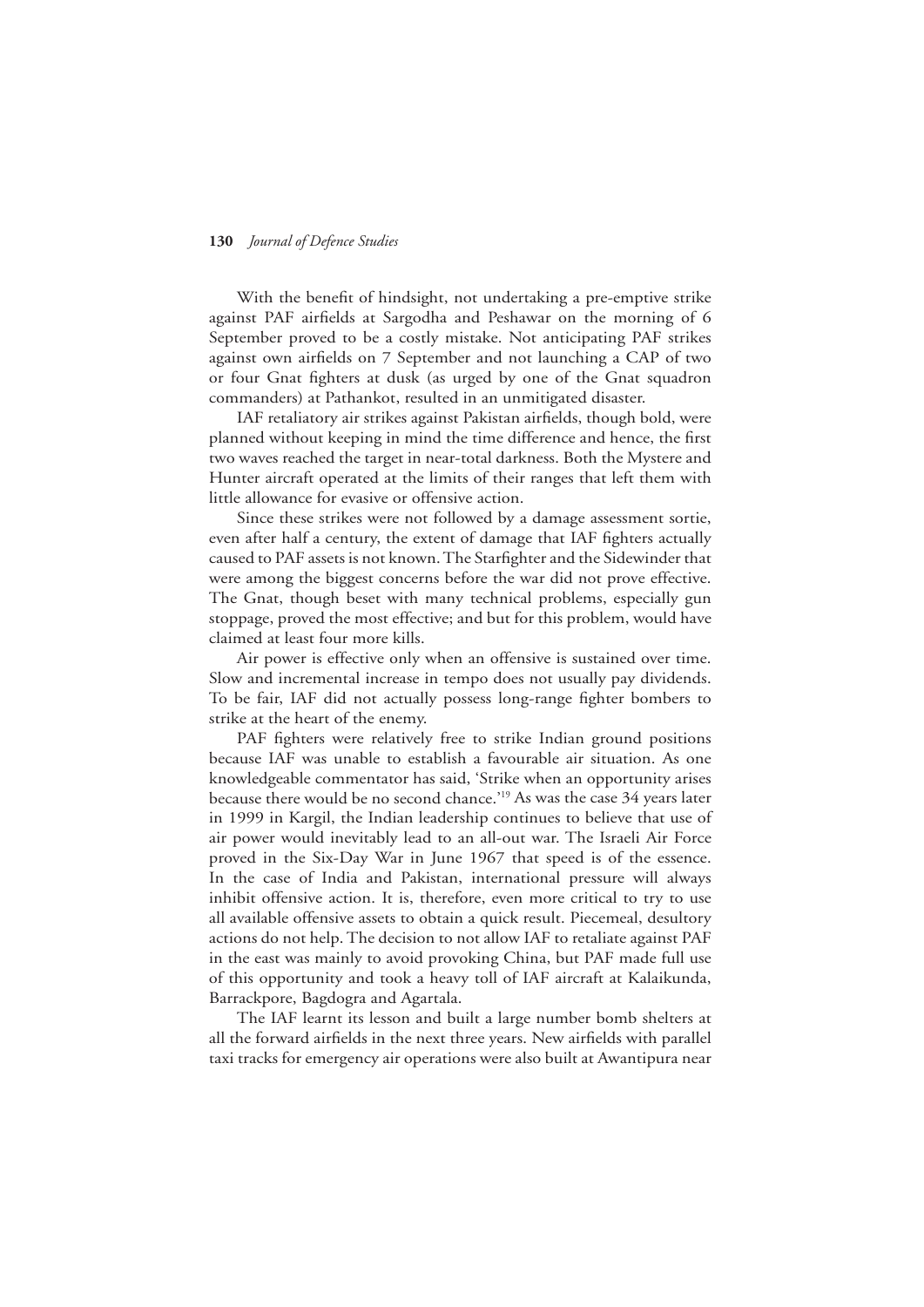Srinagar in J&K, Amritsar, Bhatinda, Suratgarh, Sirsa, Bikaner, Jaisalmer, Naliya and Bhuj. It also purchased some 100 S-22 fighter bombers from the Soviet Union and increased the pace of MiG-21 induction so that by 1971, it had a fairly large number of new aircraft, albeit of relatively limited range. With a chain of six high-powered American radars, the air defence radar and communication network was also developed all along the northern borders by the early 1970s. But until the arrival of the Jaguar Deep Penetration Strike Aircraft (DPSA) in 1979, IAF fighter G/A aircraft continued to suffer from very short range/radius of action. In the 1971 war too, IAF was not able to effectively target PAF airfields located deep inland.

#### **Fifty Years On**

The IAF, today, is far superior in its capabilities to what it was in 1965. With its Su-30MKI, Mirage-2000, Jaguar and to a lesser extent, MiG-29 and MiG-27, supported by Airborne Warning and Control System (AWACS), EW aircraft, air-to-air refuelling, a robust air defence network and a strong transport and helicopter compliment, it is now capable of effectively carrying out all its missions. Given the complaints that are often heard, understanding with the army leaves much to be desired.

#### **Conclusion**

Could IAF and the Indian Army have done better in 1965? The answer is an unequivocal yes. With joint planning, consultation and mutual understanding, the results would have been better but not dramatically different because of the inherent limitations of the India's arms and equipment and the constraints imposed by a highly defensive strategic mindset of its leadership. To be sure, India was, at the time, not in a strong position to take risks. The army and the air force certainly thwarted Pakistani designs to grab Kashmir and to that extent, it was no mean achievement. Until the Indian government declassifies all files related to this episode in our history, writers and analysts will have to depend on personal memoirs and anecdotal accounts.

Even the so-called official history that is available on the Internet is based largely on open sources, interviews and unit histories and hence, the author has relied on the diary of then Defence Minister, Y.B. Chavan, published by his private secretary in two books in 1998 and 2007, as also the recollections of L.K. Jha, the Principal Secretary to the Prime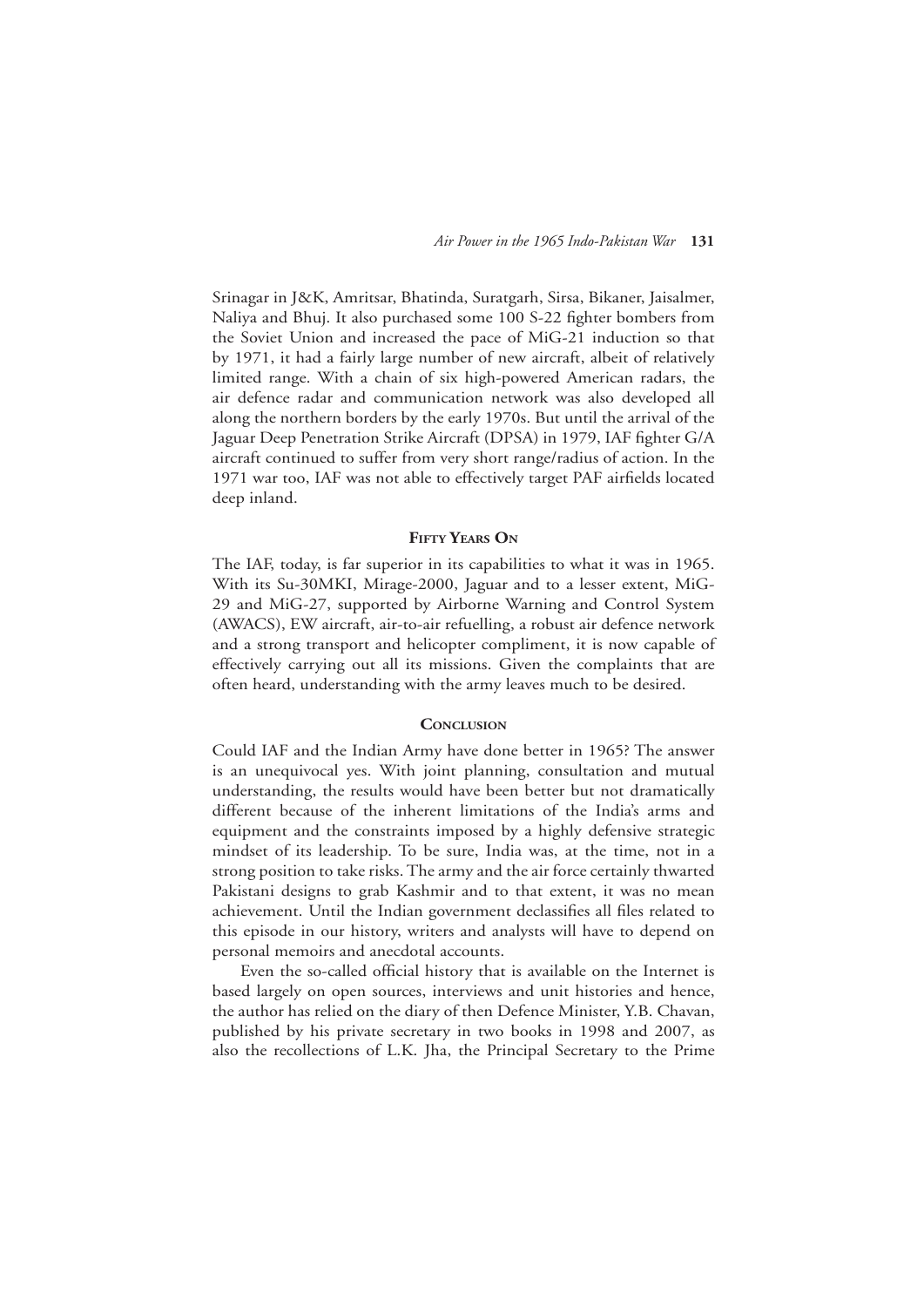Minister, and P.V.R. Rao, the Defence Secretary. The Indo-Pak War of 1965 was a Pakistani misadventure to grab Kashmir by force, in which it failed spectacularly. India tried but could not avoid a full-scale war and in trying to exercise restraint till the eleventh hour, lost all initiative.

India also failed in getting the world to name and shame Pakistan as the aggressor and found that it had few reliable friends. The soft-spoken and diminutive Lal Bahadur Shastri did his best in resisting the immense pressure of the United Nations Security Council for an early ceasefire but did not succeed at Tashkent in retaining control of the hard-won areas of Kargil, Tithwal and Haji Pir. Even after half a century, Pakistan's attitude towards India has not changed and the combined threat from China and Pakistan remains undiminished. With steady improvements in its economy and overall development, today India is in a far better position to face any security challenges.

It must, however, be reiterated that excessive dependence on the so-called strategic restraint can prove extremely costly when air power has become far more effective and accurate. A surprise or pre-emptive strike can prove fatal. As recent conflicts in Yugoslavia, Kosovo, Libya, Syria, Iraq and Yemen have shown, air power can prove very effective in containing and controlling a fast deteriorating situation provided air operations are launched and sustained with necessary determination and vigour.

From the pages of Chavan's handwritten diary:

#### *06 September 1965*

 A historic day. Our troops marched in Lahore Sector early morning. IAF also did a good day's work. To begin with we are not a war minded nation; and I think I am proud of it. Yet there comes a moment in the nation's life when it has to stand up against a bully and teach him a good lesson. This is what we are out to do.<sup>20</sup>

It is clear that Chavan is at pains to convince himself that the final course—resort to force against Pakistan—was indeed the right thing to do.

#### *22 September 1965*

 So the first round is over—where is the second round and when? I have a feeling that this is the real beginning of trouble in this part of the world. How we utilise the respite that we are getting is going to decide the future of the country. The dangerous process of encirclement of India by hostile countries is complete. The leading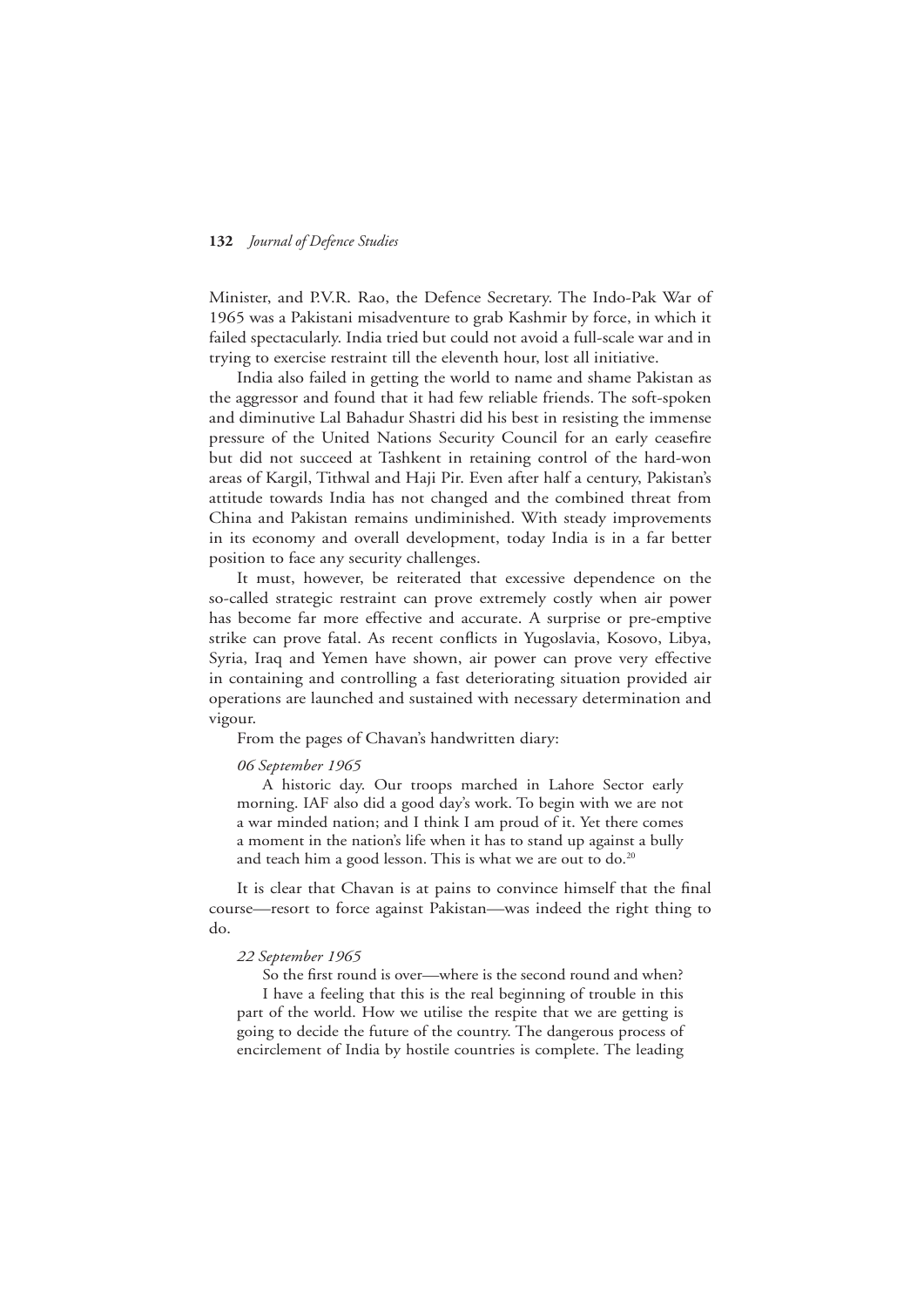powers of UNO including USSR are not with us on the (Kashmir) issue. We are tragically alone.

 This is the achievement of our Foreign Policy—The issue (Kashmir) is basically political. Its solution will have to be political.

 We have with good luck come out of it (the conflict) well. But if we try to make it again purely military, it will be a disastrous mistake. Unless we make quick and radically new moves to break the political isolation that we find ourselves in.

 The ball is now in the political court again—where it should be—and not the military one.

 I hope we have the vision and courage to accept this challenge to (our) political leadership.<sup>21</sup>

Prophetic words since the disputes with Pakistan and China remain unresolved even after 50 years. One also detects a note of frustration with the failure of India's policy of pacific resolution of disputes.

#### **NOTES**

- 1. G.M. Hiranandani, *Transition to Triumph: History of the Indian Navy, 1965– 1975*, published in 2000, available at http://indiannavy.nic.in/book/1965 indo-pakistan-war, accessed on 23 April 2015.
- 2. Shekhar Gupta, '1965 in 2005', *The Indian Express*, available at http:// archive.indianexpress.com/oldStory/71688/, accessed on 9 May 2015.
- 3. R.D. Pradhan, *Debacle to Revival*, Hyderabad: Orient Longman, 1998, pp. 185–86.
- 4. Ibid., pp. 182–203, 229–32.
- 5. Hiranandani, *Transition to Triumph*, n. 1, p. 5.
- 6. D.R. Mankekar, *Twenty Two Fateful Days*, Bombay: Manaktalas, 1966, p. 15.
- 7. P.V.S. Jagan Mohan and Samir Chopra, *The Indo-Pak Air War 1965*, New Delhi: Manohar, 2005 (reprint 2006), p. 60.
- 8. Hiranandani, *Transition to Triumph*, n. 1, p. 6.
- 9. S. Krishnaswamy, 'Out of the Blue', 13 February 2014, available at http:// www.bharat-rakshak.com/IAF/History/1965War/1151-Kicha.html,accessed on 23 April 2015.
- 10. R.D. Pradhan, *1965 War: The Inside Story*, New Delhi: Atlantic Publishers & Distributers, 2007, p. 32.
- 11. George Tanham, *The Indian Air Force: Trends and Prospects*, Santa Monica: RAND, 1995, p. 25.
- 12. Pradhan, *1965 War: The Inside Story*, n. 10, pp. 26–27.
- 13. Mankekar, *Twenty Two Fateful Days*, n. 6, p. 98.